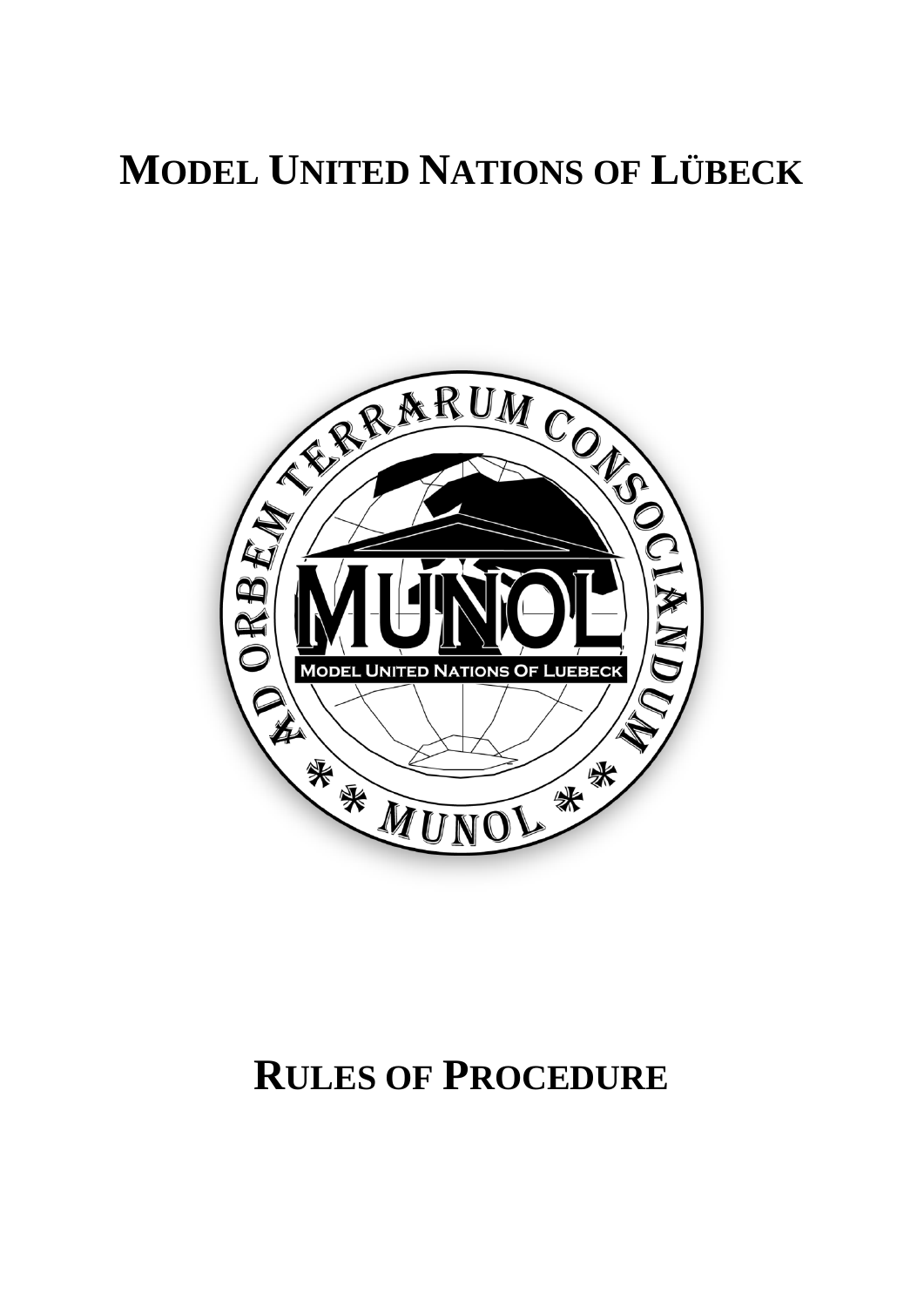## <span id="page-1-0"></span>**Preface**

These Rules of Procedure henceforth manifest the official rules and guidelines governing the conduct of the Model United Nations of Lübeck (MUNOL) conference. They are based on the basic principles set forth in the Charter of the United Nations and adjusted to the settings of an international student conference. Thus, never losing that aim, these Rules of Procedure are especially formed for and based on the experience of the past MUNOL conferences. Therefore specialised in regards to official proceedings, the MUNOL Rules of Procedure must show a unique character.

These rules, being an eighth and added version of those in existence before, amend the former version by adding a gender-neutral character and additional structures for debate.

> Lübeck January 2022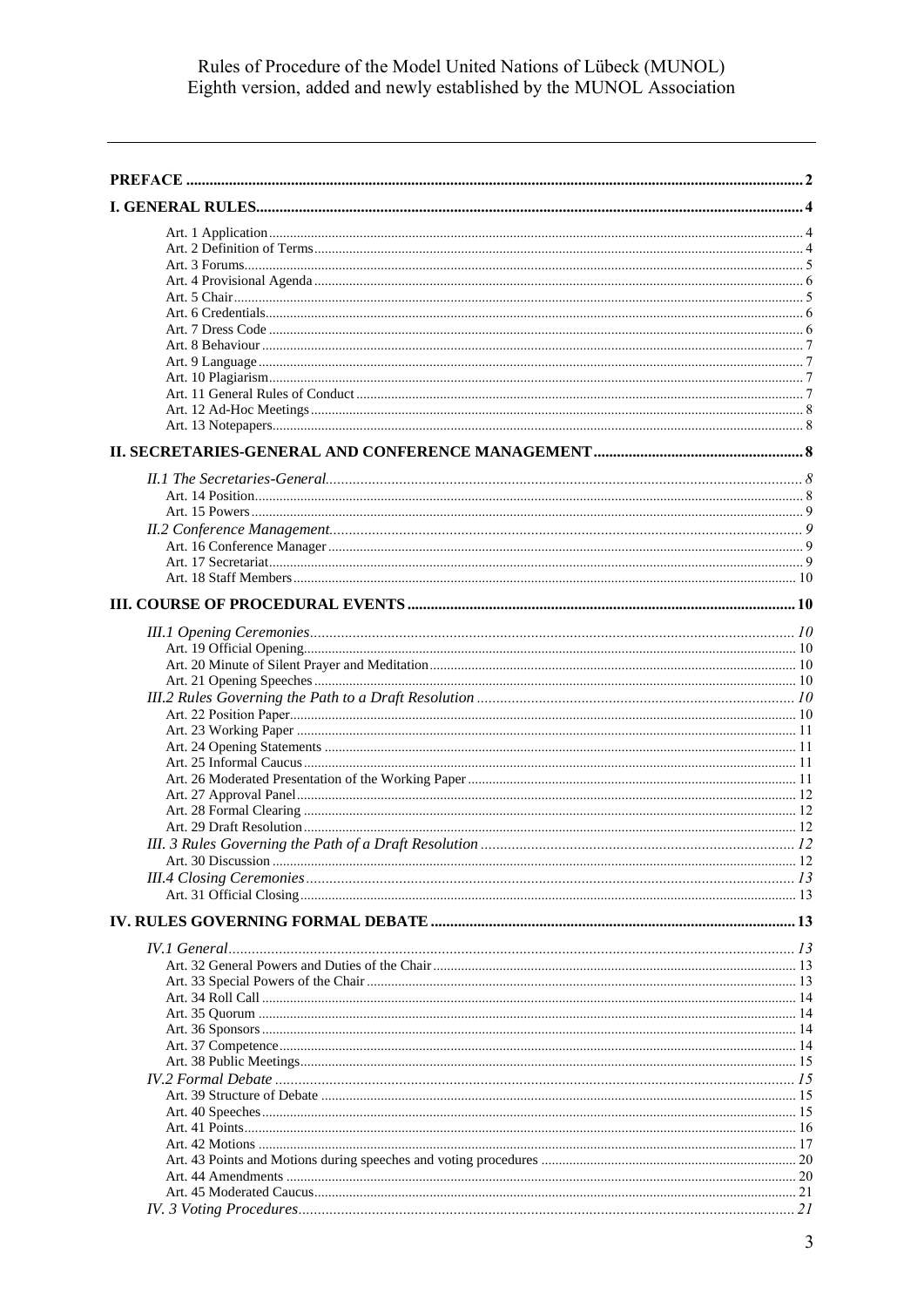# <span id="page-3-0"></span>**I. General Rules**

## <span id="page-3-1"></span>Art. 1 Application

These Rules of Procedure apply to all forums simulated at MUNOL.

#### <span id="page-3-2"></span>Art. 2 Definition of Terms

- (1) Main Chair/Deputy Chair (in the committees of the General Assembly), President/Vice President (in all other forums): The students, who direct the discussion and oversee the MUNOL forums. When referred to as Chair/Deputy Chair, also Presidents/Vice Presidents are included.
- (2) Simple majority: When voting on a certain item under consideration, a simple majority is reached when more delegates vote in favour than against.
- (3) Two-thirds majority: When voting on a certain item under consideration, a two-thirds majority is reached when more than two-thirds of delegates vote in favour.
- (4) Relative majority: When voting on several items under consideration, the item that gets the most votes in favour in total reaches a relative majority.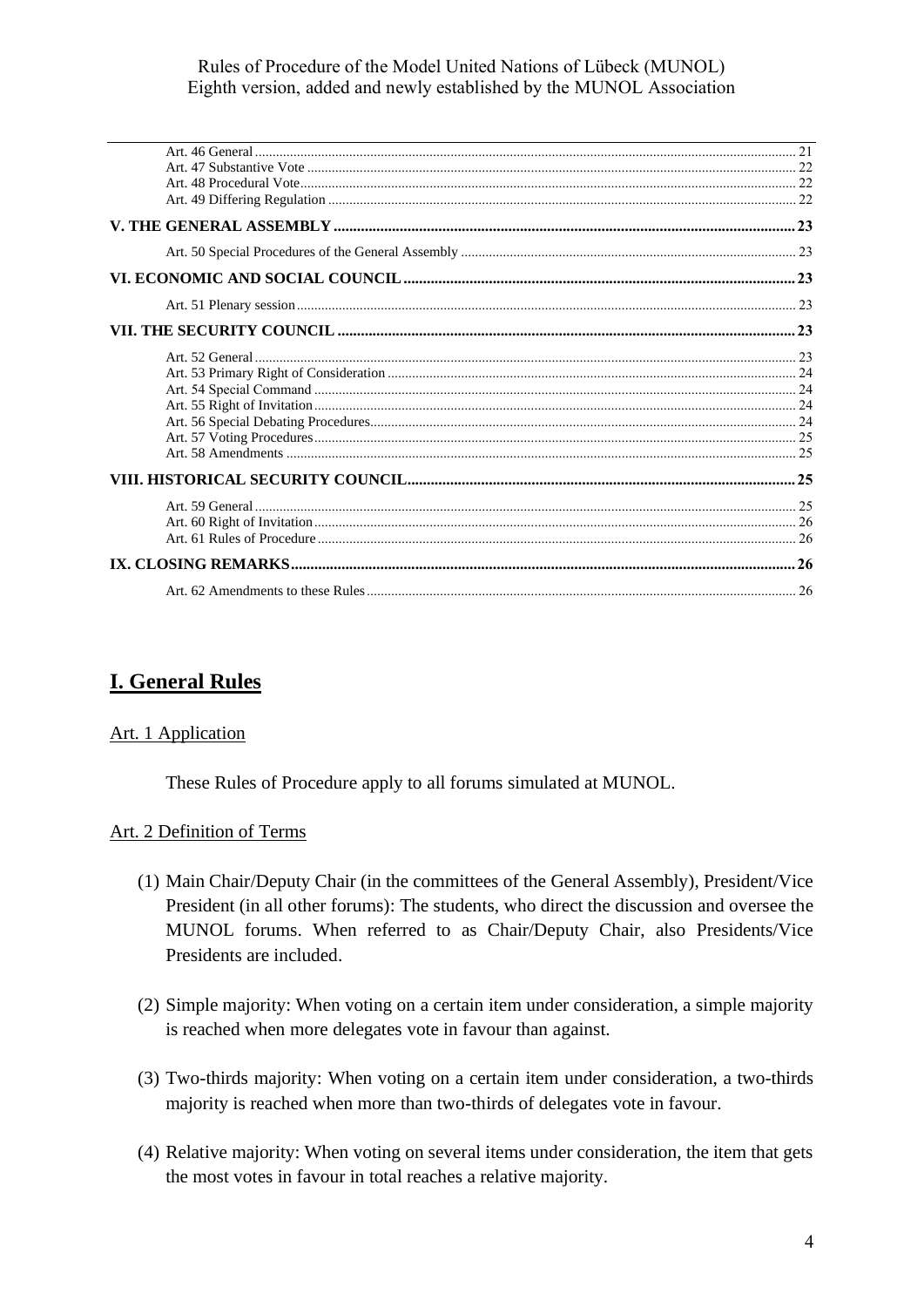- (5) Plenary: An assembly of specific Forums, e.g. the committees of the General Assembly.
- (6) Forum: A generic term used to describe one of the committees, commissions, councils or special conferences simulated at MUNOL.

## <span id="page-4-0"></span>Art. 3 Forums

- (1) The main committees of the General Assembly (GA), which may be simulated at MUNOL, are the following:
	- First Committee (Disarmament and International Security)
	- Second Committee (Economic and Financial)
	- Third Committee (Social, Humanitarian and Cultural)
	- Fourth Committee (Special Political and Decolonisation)
	- Fifth Committee (Administrative and Budgetary)
	- Sixth Committee (Legal)

(2) Other forums simulated may be forums such as but not limited to:

- The Security Council (SC)
- The Historical Security Council (HSC)
- The Human Rights Council (HRC)
- The Economic and Social Council (ECOSOC) or one of its sub-commissions
- (3) If the Historical Security Council is simulated, all rules regarding the Security Council are applied to the Historical Security Council as well unless specified otherwise in Ch. VIII.

## <span id="page-4-1"></span>Art. 4 Provisional Agenda

The provisional agenda for a session shall be published in written form by the Secretaries-General at least ninety days before the official opening of the session.

## <span id="page-4-2"></span>Art. 5 Chair

- (1) If the presiding Chair finds it necessary to be absent during a meeting or any part thereof, the assisting Chair automatically takes their place as presiding Chair.
- (2) A Deputy Chair acting as presiding Chair shall have the same powers and duties as the Main Chair.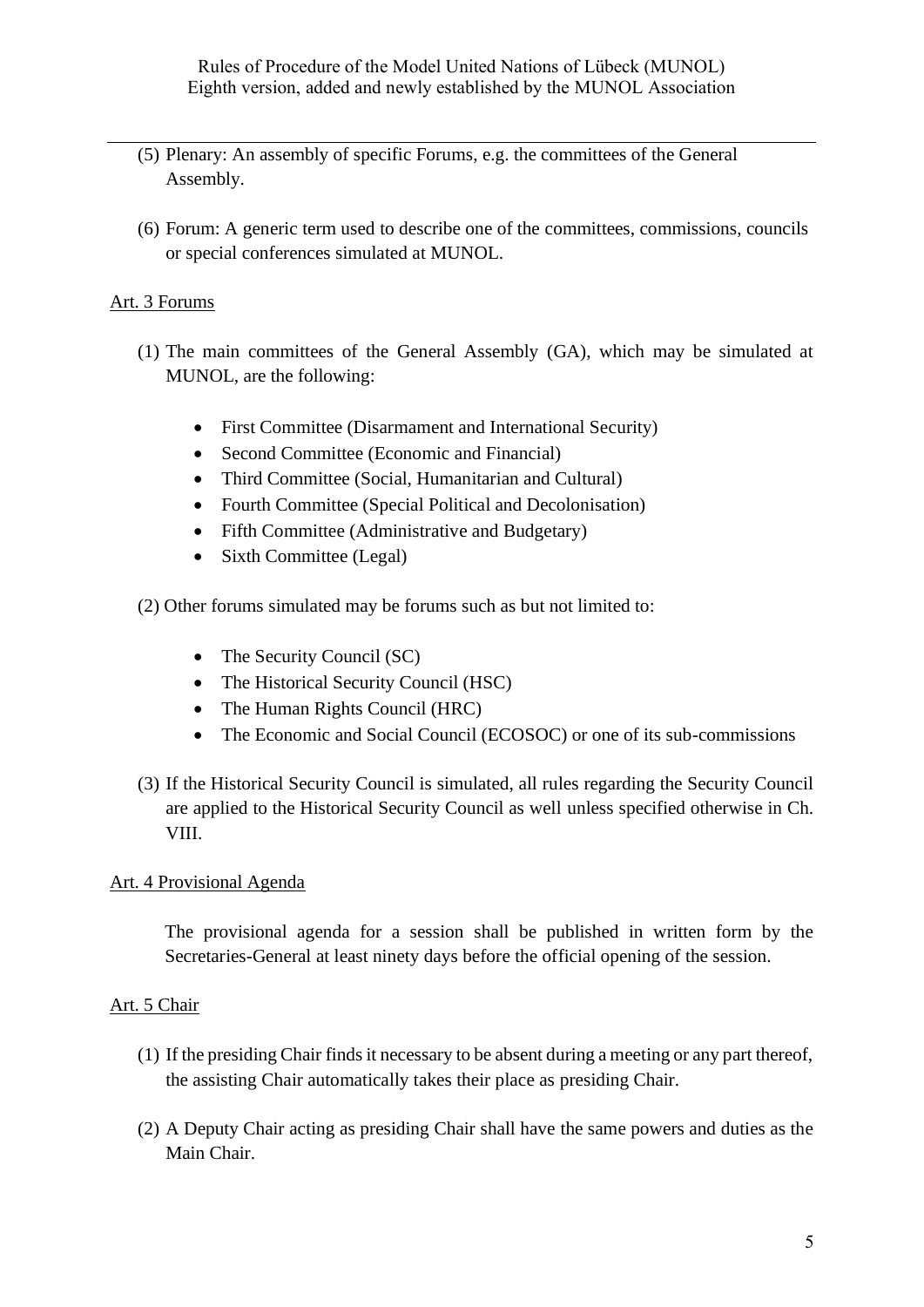## <span id="page-5-0"></span>Art. 6 Credentials

- (1) All MUNOL participants shall be identified by the official MUNOL badge available during registration. The loss of the badge consequently leads to the loss of all powers of a delegate. This instance must therefore be brought to the attention of the Secretariat immediately, where a new badge can be bought for a fee of five Euros.
- (2) Placards are provided by the Secretariat and are needed for any voting procedure. Nongovernmental organisations (NGOs) and inter-governmental organisations (IGOs) as well as non-member states are provided with coloured placards which indicate their observer status without substantive voting rights (Art. 47). In the Security Council, the permanent members are provided with coloured placards in order to indicate their use of their veto power in substantive votes.
- (3) Motion/Point-Cards are distributed to all delegates. Art. 41, Art. 42 and Art. 43 specify their purpose.

## <span id="page-5-1"></span>Art. 7 Dress Code

- (1) All participants, as well as MUN- Directors, are to be suitably dressed, wearing either long trousers in combination with a jacket, shirt and tie or a trouser-suit, a dress or a coat/blazer in combination with a skirt. Skirts and dresses should not end higher than one palm over the knees. Dresses and shirts must have an appropriate neckline. Shoes must be formal and heels must be of an appropriate height.
- (2) Neither jeans nor sneakers are allowed for any participant. Formal shoes should be worn at all times.
- (3) All participants of MUNOL are to wear their badge provided by the Secretariat visible at all times.
- (4) Non-compliance with the dress code may lead to a reprehension and is to be corrected for the further proceedings of the conference.
- (5) Dress code checks may be done by the Secretaries-General, the Conference Management or the Chair of the forum the delegate attends.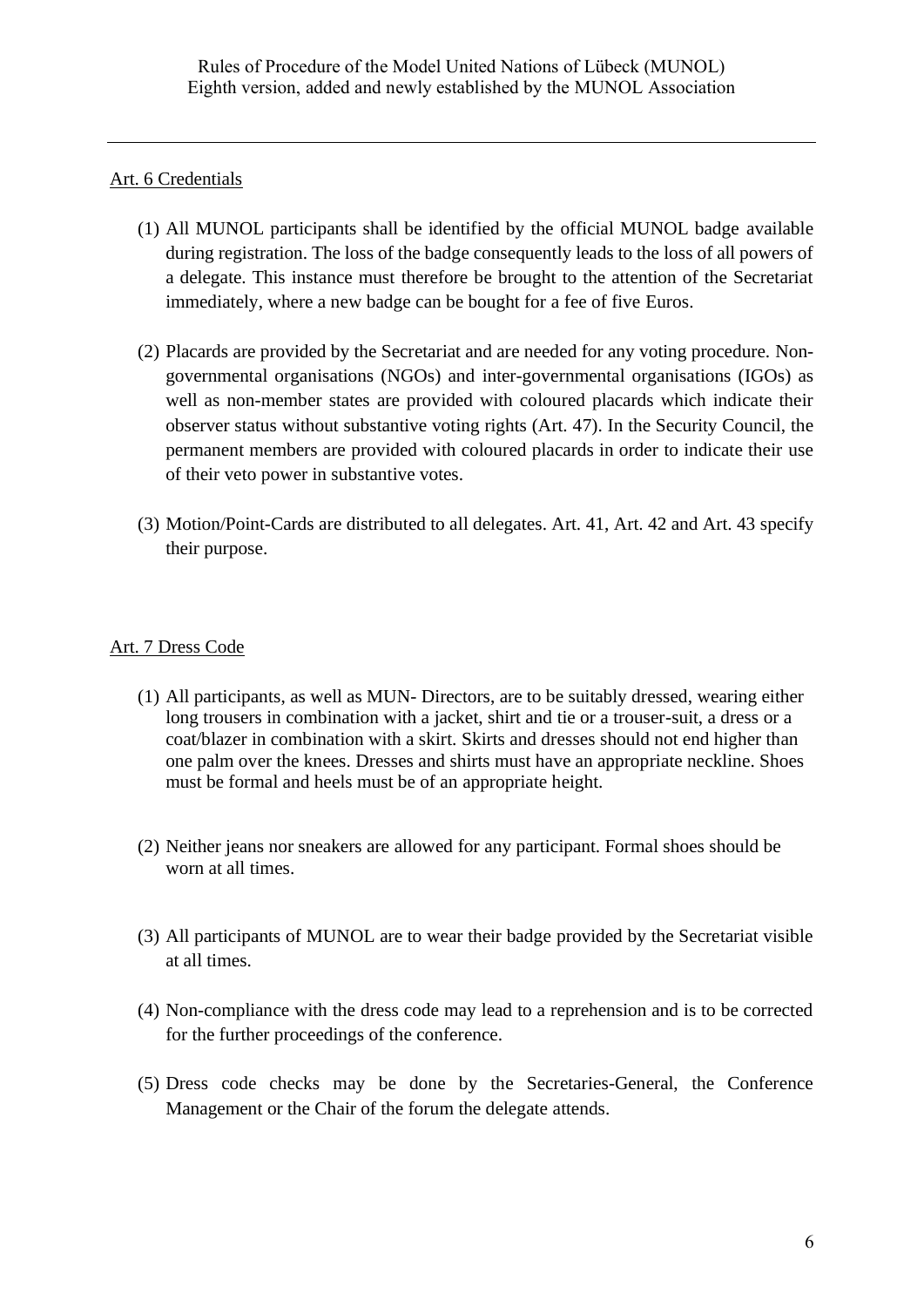## <span id="page-6-0"></span>Art. 8 Behaviour

- (1) Delegates and all other participants shall under any given circumstances maintain decorum.
- (2) The usage of electronic devices during debate is only granted in order to research**,** write speeches or access the Resolution Editor.
- (3) Disregarding paragraph (1) or (2) of this article may lead to a reprehension by the Chair as well as to contacting the Secretaries-General.

## <span id="page-6-1"></span>Art. 9 Language

(1) The official language of the conference is English. Accordingly, participants are encouraged to maintain the official language during social events too.

## <span id="page-6-2"></span>Art. 10 Plagiarism

- (1) Proved plagiarism leads to the exclusion of the relevant document from the discussion.
- (2) The Chair will in this case make use of their power to declare a reprehension and has to inform the Secretaries-General.

## <span id="page-6-3"></span>Art. 11 General Rules of Conduct

- (1) The Chairs and all members of a forum are to be addressed in third person singular or third person plural only.
- (2) Each delegate refers to themselves in third person singular or first person plural only, when speaking on behalf of their delegation. The same applies to all Chairs while presiding their respective forum.
- (3) The delegates always rise in order to speak and remain standing while speaking and receiving answers.
- (4) There is no dialogue on the floor except as permitted by Art. 50 (4).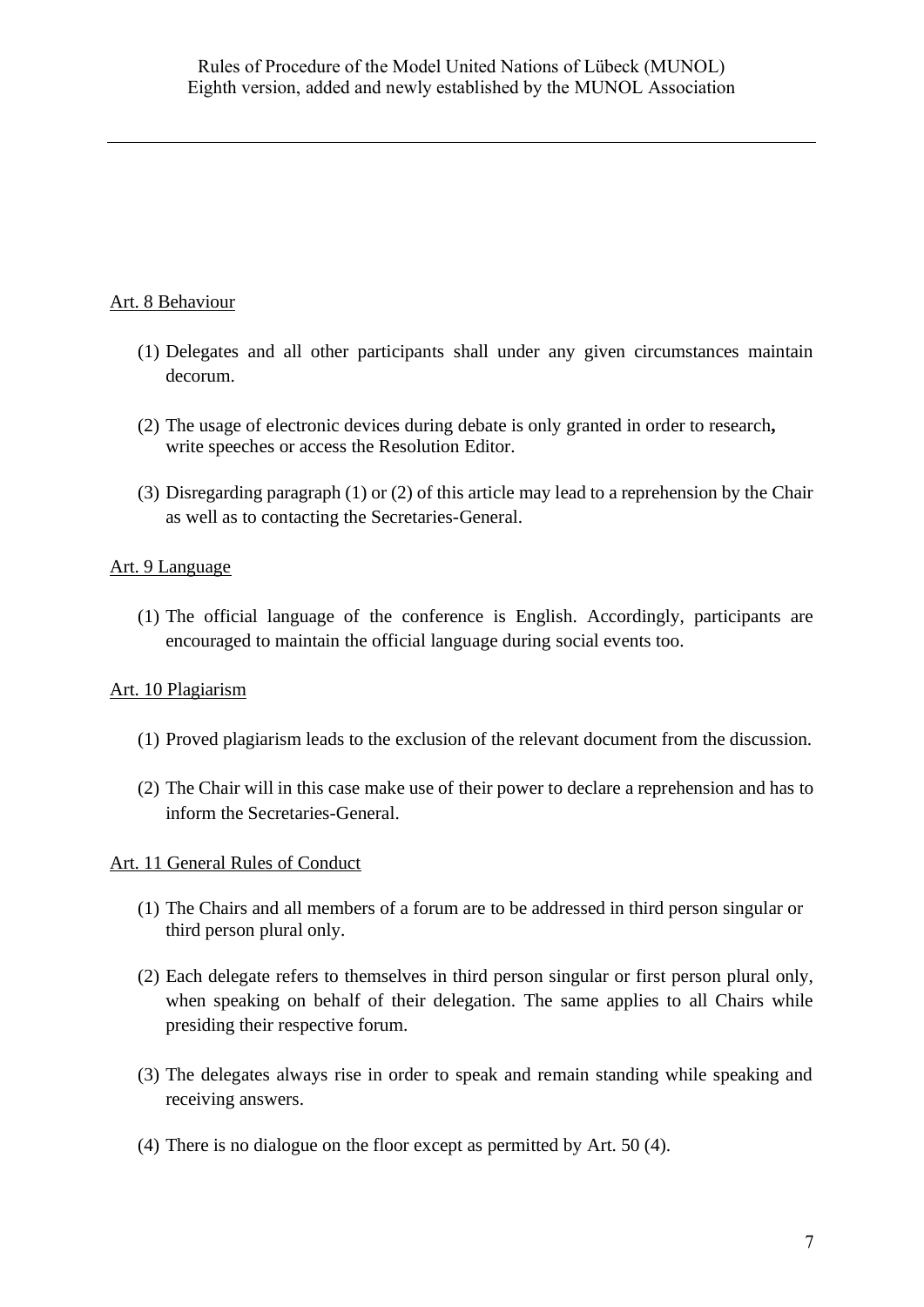## <span id="page-7-0"></span>Art. 12 Ad-Hoc Meetings

These meetings have the general purpose to inform the forum about general procedures, important announcements and/or changes in the Programme of Events.

## <span id="page-7-1"></span>Art. 13 Notepapers

- (1) The passing of notepapers is a possibility for the delegates to communicate within their forum solely on agenda-related issues. They have to be written in English and their content has to comply with Art. 8 and Art. 9 of these Rules of Procedure.
- (2) By raising a hand, a delegate signals to be in need of a notepaper or an amendment sheet and is provided with the necessary form by the Administrative Staff. The notepaper will be screened by the Administrative Staff for its compliance with paragraph (1) of this article. If not in order, it is handed over to the Chair for further consideration.
- (3) Any delegate may contact their ambassador using a notepaper and so may the ambassador in reverse, however, there will be no other notepaper passing between forums. Notepapers sent to ambassadors will be screened by the Chairs.
- (4) The Chair may at any point of time suspend notepaper passing.
- (5) Notepaper passing is out of order during voting procedures and the moderated presentation of the working paper procedure (Art. 26 (5)).

# <span id="page-7-2"></span>**II. Secretaries-General and Conference Management**

## <span id="page-7-3"></span>**II.1 The Secretaries-General**

## <span id="page-7-4"></span>Art. 14 Position

- (1) The Secretaries-General are the final and sole institution concerning any decisions upon the interpretation of these rules.
- (2) The Deputy Secretary-General possesses the same powers and duties as the Secretary-General. Any references to the "Secretaries-General" apply to both the Secretary General and the Deputy Secretary-General.
- (3) In their performance of duties, the Secretaries-General shall not seek or receive instructions from any person or authority external to the organisation.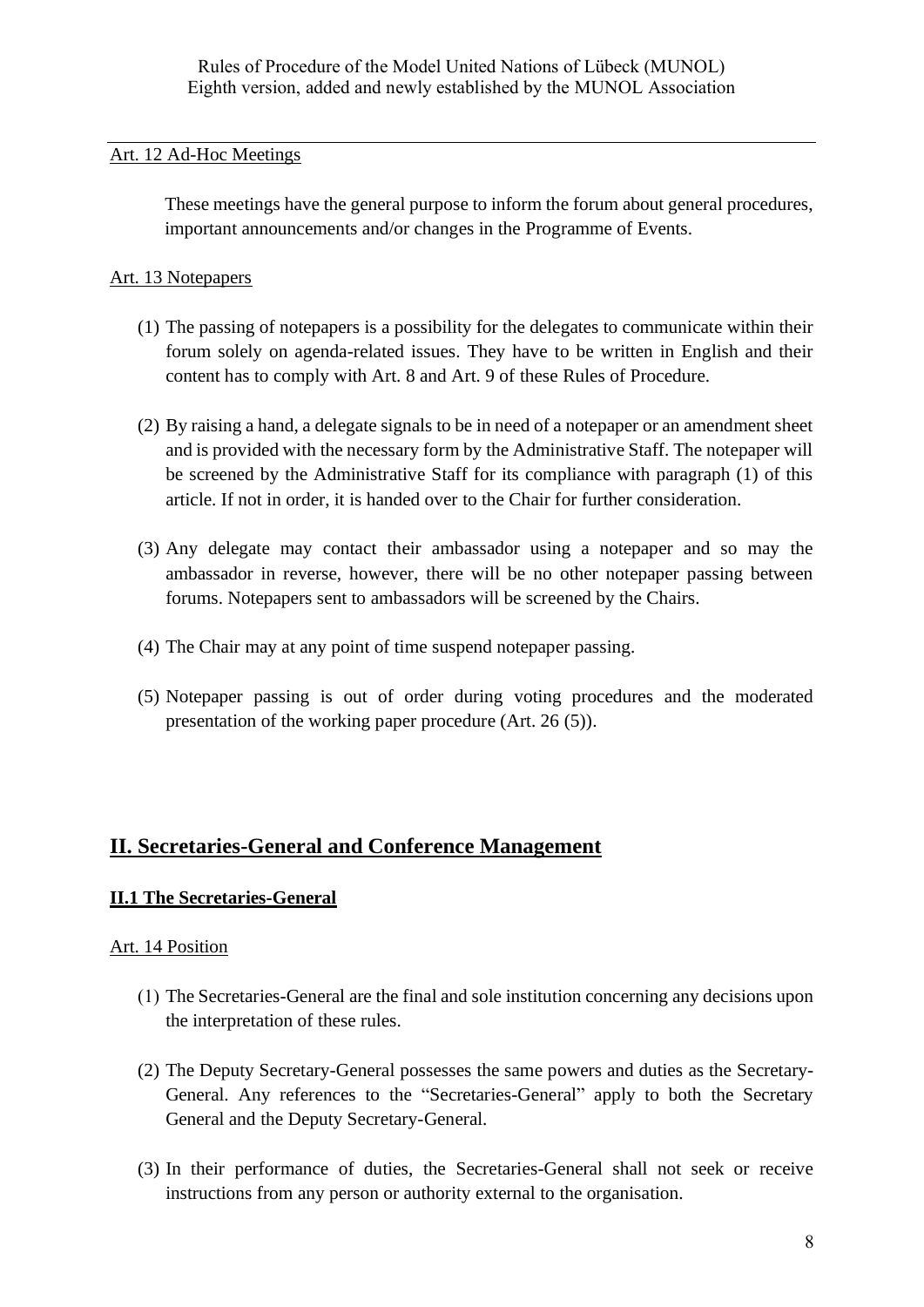- (4) The Secretaries-General are elected each year by members of the Officials De-Briefing to whom a voting right is appointed according to a statute sanctioned by the MUNOL Association.
- (5) The Secretaries-General are to be addressed either with 'Your Excellency/Your Excellencies' or 'Most/ Highly distinguished […] Secretaries-General'.

#### <span id="page-8-0"></span>Art. 15 Powers

- (1) The Secretaries-General may bring to the attention of the Security Council any matter which in their opinion may threaten the maintenance of international peace and security.
- (2) The Secretaries-General may make either oral or written statements to any forum at MUNOL concerning any question under consideration by it. Delegates can request such a statement by contacting their Chairs, who will determine whether it is useful for the debate to ask the Secretaries General for a statement.

## <span id="page-8-1"></span>**II.2 Conference Management**

#### <span id="page-8-2"></span>Art. 16 Conference Manager

- (1) The Conference Management is the final and sole institution concerning any decision upon the organisation of the MUNOL session.
- (2) The Conference Management's office is the MUNOL-Headquarter. The official MUNOL Staff follows his instructions.
- (3) The Conference Management is appointed according to a statute sanctioned by the MUNOL Association.

#### <span id="page-8-3"></span>Art. 17 Secretariat

- (1) The Secretariat shall receive, print and distribute documents, working papers and draft resolutions of all MUNOL forums.
- (2) The Secretariat shall have the custody, proper preservation and distribution of all documents and credentials.
- (3) The Secretariat shall generally perform all other work required by the forums.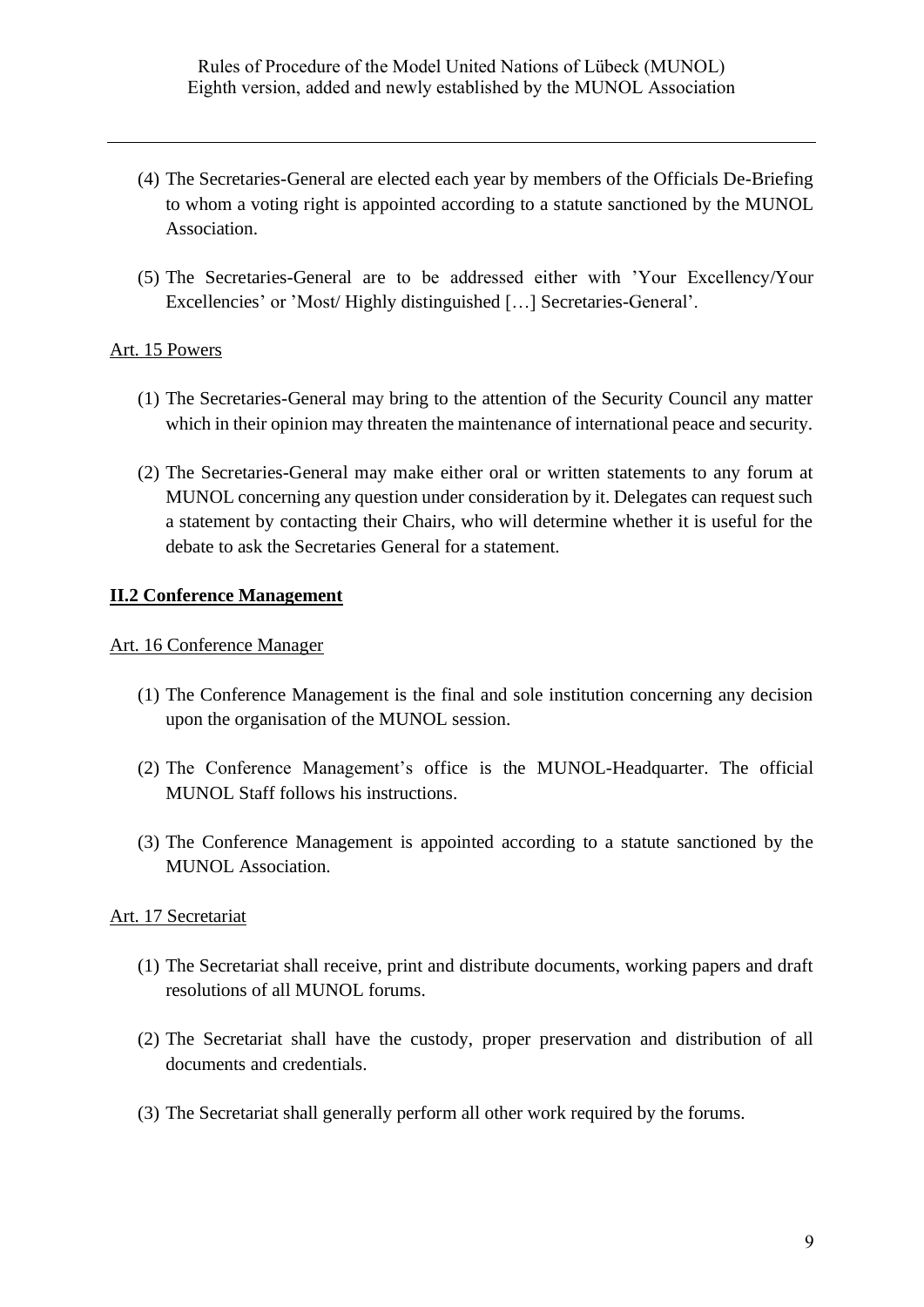## <span id="page-9-0"></span>Art. 18 Staff Members

The different official MUNOL staff and their activities are announced by the Conference Management.

# <span id="page-9-1"></span>**III. Course of Procedural Events**

## <span id="page-9-2"></span>**III.1 Opening Ceremonies**

## <span id="page-9-3"></span>Art. 19 Official Opening

The President of the General Assembly (PGA) declares the session as opened.

## <span id="page-9-4"></span>Art. 20 Minute of Silent Prayer and Meditation

- (1) Prior to the opening speeches, a delegation may request a minute of silent prayer or meditation. This may be done in a written form.
- (2) The President of the General Assembly, after consulting the Secretaries-General, decides on the matter.

## <span id="page-9-5"></span>Art. 21 Opening Speeches

- (1) Opening Speeches are held after the official opening of the conference. They allow every ambassador to set forth their delegation's position concerning the items on the agenda. Opening speeches are limited to one minute.
- (2) After every seven opening speeches, Rights of Reply can be entertained by the President. They must clearly refer to one or more points addressed in the past seven speeches. The President of the General Assembly shall upon consideration of appropriateness decide on whether to allow such a Motion.

## <span id="page-9-6"></span>**III.2 Rules Governing the Path to a Draft Resolution**

## <span id="page-9-7"></span>Art. 22 Position Paper

A position paper presents the opinion of a delegation to the topics on the agenda of the respective forum. It has to be written prior to the session and is to be sent to the Chairs of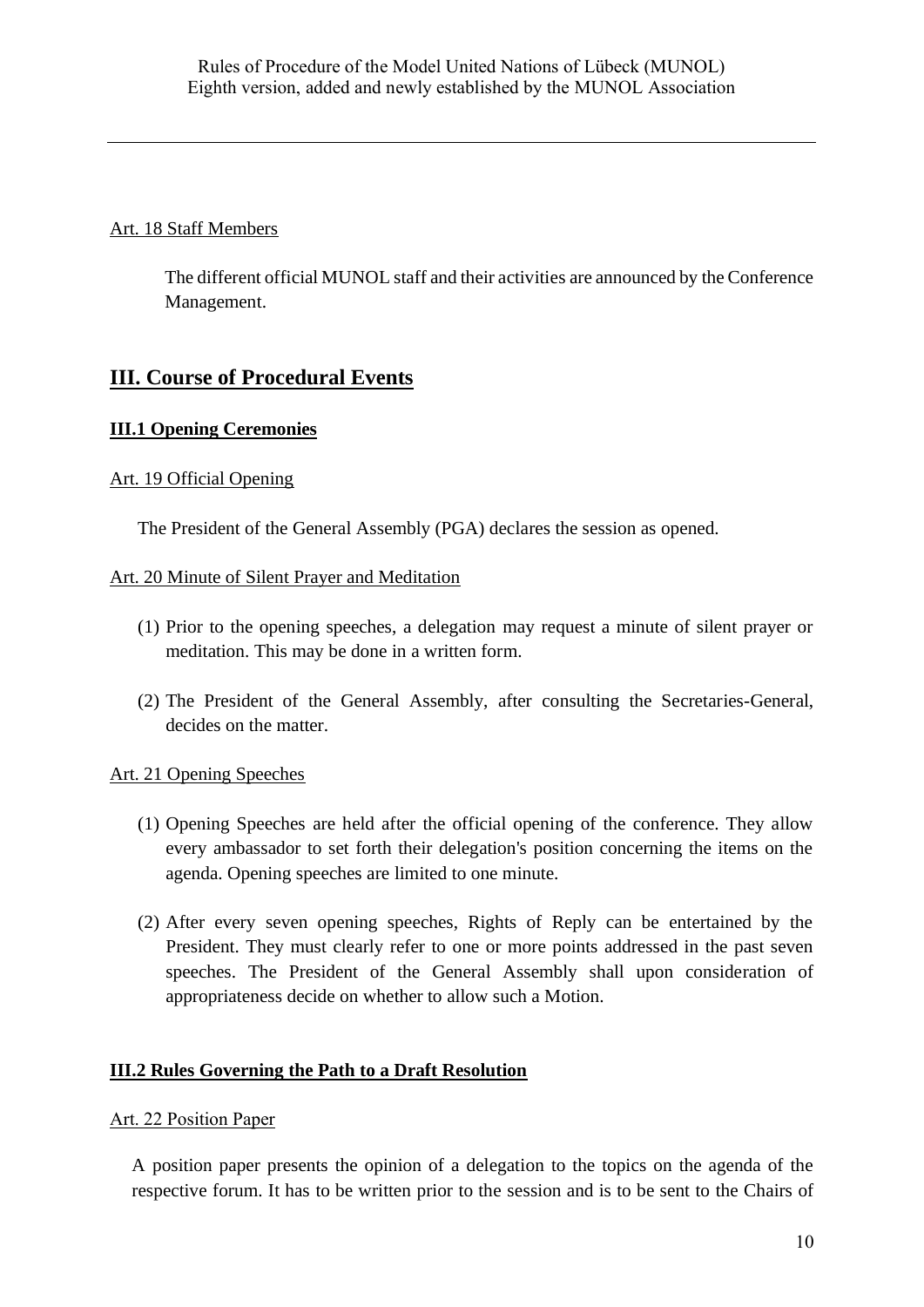the forum. Position papers may be uploaded to the MUNOL website to enable other delegates to look up the opinion of certain delegations and prepare working papers.

## <span id="page-10-0"></span>Art. 23 Working Paper

A working paper is a written form of a country's opinion about one item under discussion, which may be presented in the format of a draft resolution. One working paper for each topic in their forum may be prepared by each delegate prior to the opening of the official conference. Working papers are intended to aid the forum in its discussion and formulation of draft resolutions.

## <span id="page-10-1"></span>Art. 24 Opening Statements

In their forum, each delegation may be requested by the Chair to present their country's opinion on each of the topics in a brief speech not exceeding one minute. This is done in order to find collaborators for lobbying by enhancing the knowledge of the other country's opinion.

## <span id="page-10-2"></span>Art. 25 Informal Caucus

In informal caucus, also referred to as lobbying, delegates may merge their working papers in order to ameliorate their positions. Informal caucus is excluded from formal debating rules and offers delegates the possibility to negotiate at their own discretion while maintaining English as the working language (Art. 9).

## <span id="page-10-3"></span>Art. 26 Moderated Presentation of the Working Paper

- (1) The moderated presentation of the working paper is an informal debate that is obligatory for delegates to attend.
- (2) The sponsors (Art. 36) present the opinions and ideas put down in their working papers regarding an agenda item. Following, they may be open to Points of Information (Art. 41 (2) ii.).
- (3) The purpose of moderated presentation of the working paper is to facilitate substantive debate, for the delegates to lobby for their improved working papers at critical junctures in the discussion, for the different delegations to enlarge their spectrum of input and to enhance the forum's detailed knowledge about the items under discussion.
- (4) Motions are not in order during moderated presentation of the working paper.
- (5) Notepaper-passing is suspended for the duration of moderated presentation of the working paper.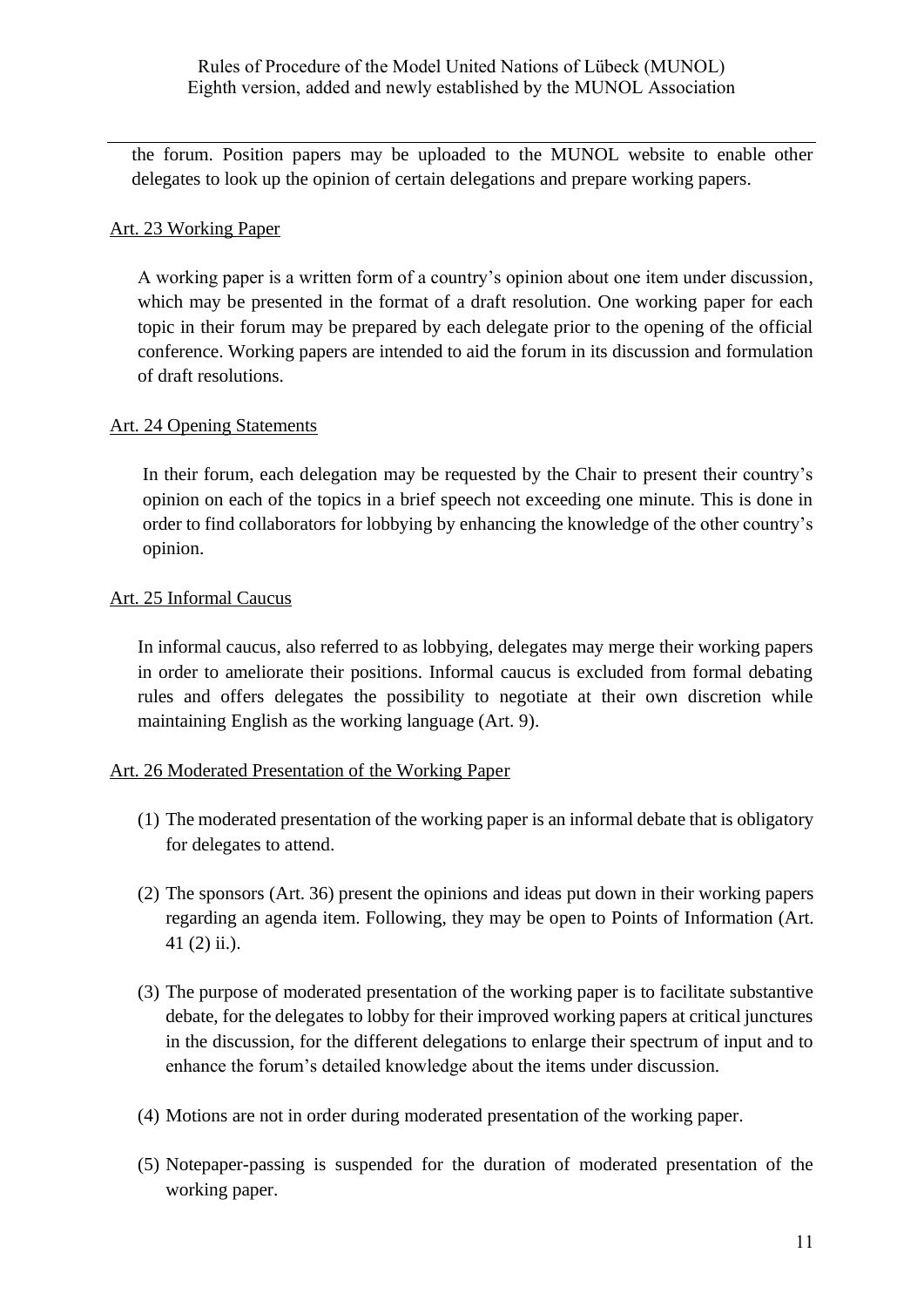## <span id="page-11-0"></span>Art. 27 Approval Panel

- (1) The Approval Panel is a panel attended by MUN-Directors. Its purpose includes, but is not limited to, the correction of all grammatical and spelling mistakes in the working papers.
- (2) The Approval Panel may never, under any circumstance, change the substance of a working paper.
- (3) Each working paper has to go through the Approval Panel, after being briefly checked by the Chair. It has to be marked as approved by the Approval Panel before entering the Formal Clearing Office.

## <span id="page-11-1"></span>Art. 28 Formal Clearing

When approved by the Approval Panel, the working paper is considered by the Formal Clearing Office for a formal correction according to the official sample resolution (cf. appendix) and it may then proceed to the Chair.

## <span id="page-11-2"></span>Art. 29 Draft Resolution

- (1) A working paper is considered a draft resolution after having been approved and formally cleared according to the sample resolution (cf. annex). It can then be forwarded to the respective forum.
- (2) A draft resolution has to contain a header including the forum's name, the question and the main submitter, a preambulatory section and an operative section. Only those phrases listed in the annex of these Rules of Procedure may be used.
- (3) No forum may put forward a clause in a resolution whose intention it is to remain actively seized on the matter.

## <span id="page-11-3"></span>**III. 3 Rules Governing the Path of a Draft Resolution**

## <span id="page-11-4"></span>Art. 30 Discussion

- (1) Each draft resolution is discussed in formal debate (Ch. IV.2) in the respective committee of the General Assembly, the SC or in any other forum simulated at MUNOL.
- (2) Numerous draft resolutions may be passed in each main committee. The committees of the General Assembly as specified in Art. 3 (1) forward only one of those draft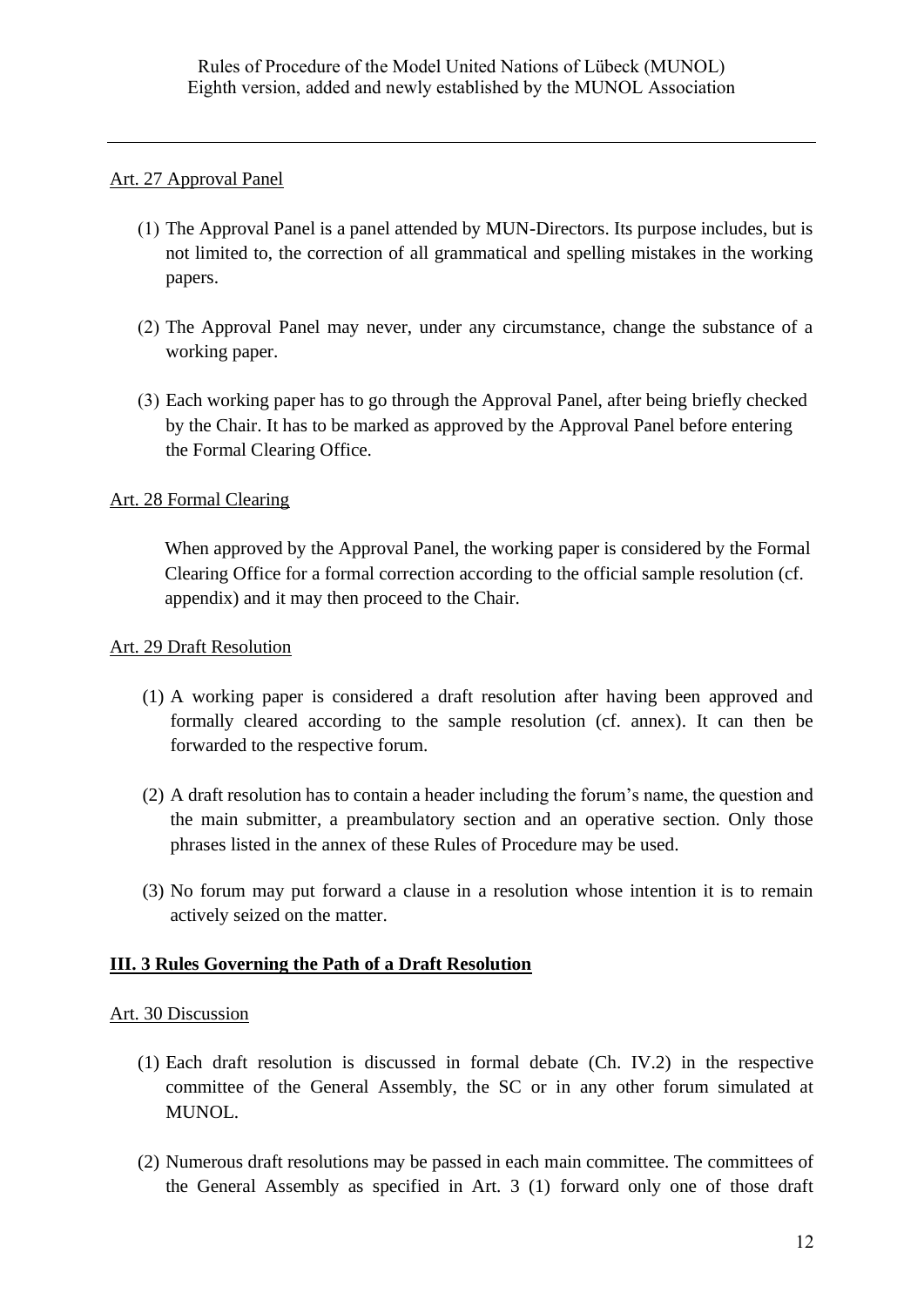resolutions to the General Assembly for ultimate consideration. Draft resolutions are forwarded to the General Assembly by the votes of a relative majority in the forum. This vote follows the procedures of Art. 48. All resolutions forwarded to the General Assembly have to be approved by the Secretaries-General.

(3) Each draft resolution that is passed in any forum not being part of a plenary, is, by that, ultimately accepted.

## <span id="page-12-0"></span>**III.4 Closing Ceremonies**

## <span id="page-12-1"></span>Art. 31 Official Closing

The President of the General Assembly officially declares the conference as closed.

# <span id="page-12-2"></span>**IV. Rules Governing Formal Debate**

## <span id="page-12-3"></span>**IV.1 General**

## <span id="page-12-4"></span>Art. 32 General Powers and Duties of the Chair

The Chair shall:

- Direct the discussions in moderated caucus and formal debate
- Ensure the observance of these rules
- Have complete control of the proceedings
- Accord the right to speak
- Decide about the amount of time allotted to speakers
- Declare the opening and closing of each session of the forum

## <span id="page-12-5"></span>Art. 33 Special Powers of the Chair

- (1) The Chair, except for the case mentioned in Art. 42 (8) ii., decides upon any doubtful or conflicting interpretation concerning these Rules of Procedure.
- (2) The Chair must, in any case, be able to explain in what manner their decision is in complete accordance with the Rules of Procedure of MUNOL.
- (3) For the clarification of a doubtful or conflicting interpretation, the Chair may call upon the Secretaries-General for advice.
- (4) The Chair may declare reprehensions consequent to a delegate's non-compliance with Art. 8. Three reprehensions lead to the delegate's exclusion from the debate for an amount of time to be decided by the Chair. In case of a serious violation of these rules,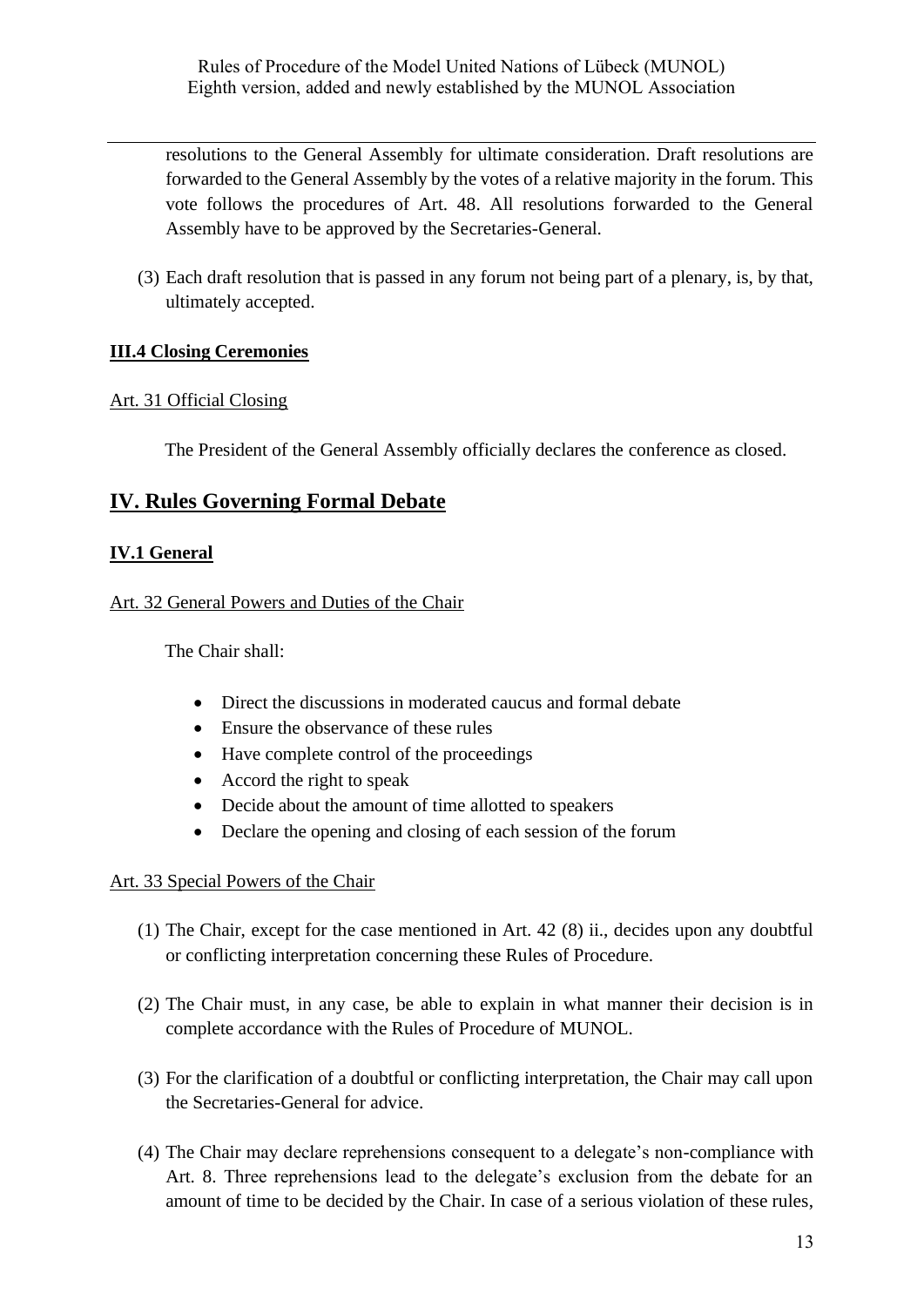the exclusion may come into effect immediately. While excluded from the debate, a delegate may not participate in the voting procedures. Before such an exclusion, the Secretaries-General are to be contacted.

## <span id="page-13-0"></span>Art. 34 Roll Call

The Chair conducts a roll call at the beginning of every session in order to determine the presence of the quorum (Art. 35).

#### <span id="page-13-1"></span>Art. 35 Quorum

The Chair may declare a forum open and permit debate to proceed when more than one half of the members of the forum are present. There only may be one delegate per delegation per forum, multiple ones in plenary sessions.

#### <span id="page-13-2"></span>Art. 36 Sponsors

- (1) The delegation introducing a working paper or draft resolution is referred to as 'sponsor'. There may only be one delegation being the sponsor.
- (2) Signatories are referred to as 'co-sponsors'.
- (3) Co-sponsoring expresses a delegate's general will to debate a working paper. However, this does not oblige any co-sponsor to vote in favour of the respective resolution.
- (4) A working paper will only be accepted by the Chair and thus become a draft resolution, if it is co-sponsored by a minimum of 20% of the members of the forum.
- (5) The sponsor is always the primary speaker in favour of the introduced draft resolution.
- (6) After having forwarded a draft resolution to the General Assembly, the committee itself is the sponsor. The Chair of the committee, being the representative of the committee, reads out the operative clauses to the General Assembly.

#### <span id="page-13-3"></span>Art. 37 Competence

(1) Each committee member may question the forum's competence to debate the issue under discussion. The doubt must be communicated to the Chair in written form, indicating plausible reasons.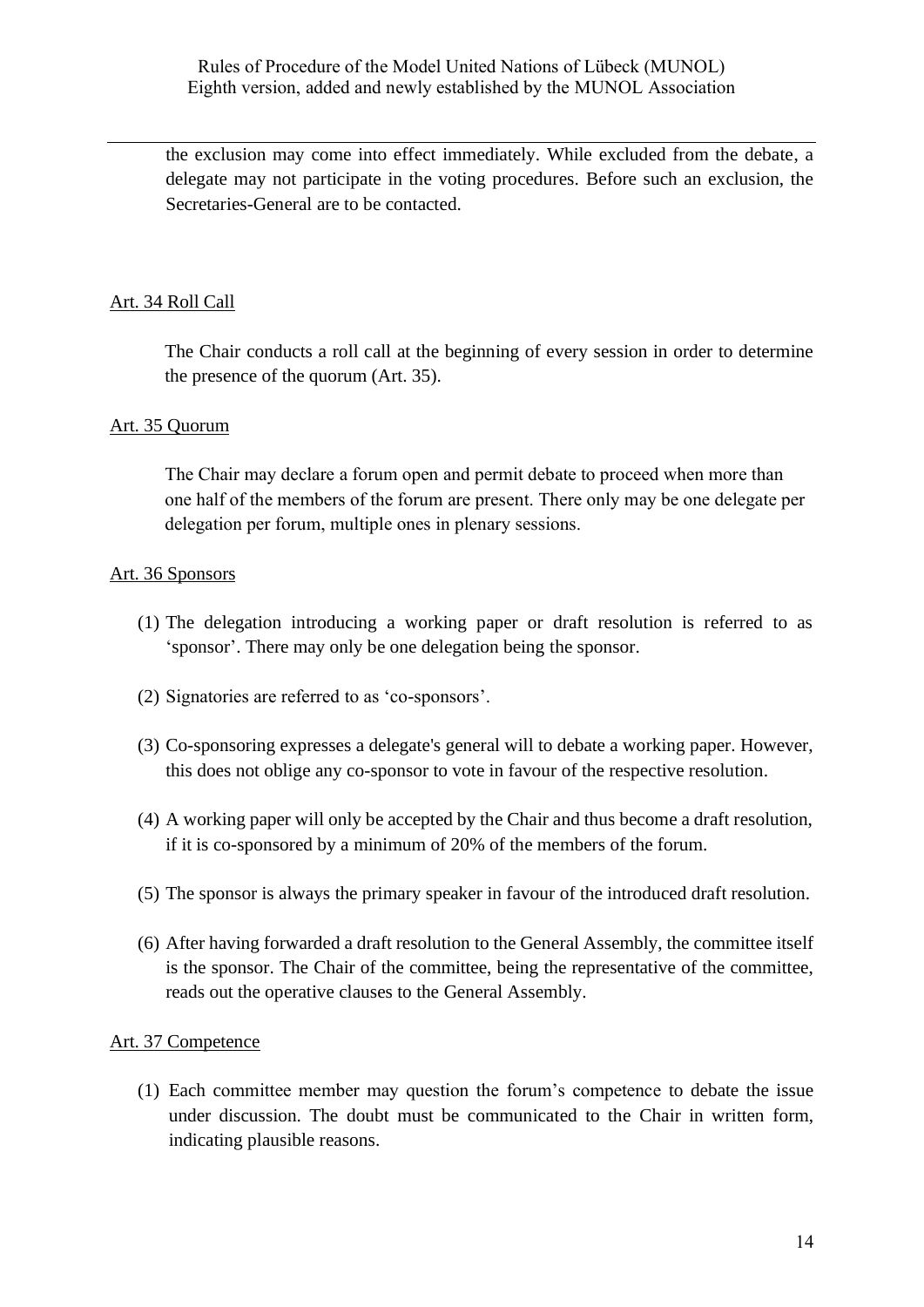(2) The Chair must inform the forum about the incident and explain the decision upon it. In serious cases, the Secretaries-General shall decide on the matter.

## <span id="page-14-0"></span>Art. 38 Public Meetings

All forums have to be open to the public during formal debate.

## <span id="page-14-1"></span>**IV.2 Formal Debate**

## <span id="page-14-2"></span>Art. 39 Structure of Debate

- (1) Every formal debate is commenced in closed debate, consisting of a time in favour and a time against the item under discussion, to be set by the Chair. Once the forum moves into open debate, representatives may speak for or against the resolution or may express any other opinion about the issue at hand.
- (2) The debating time is to be set after the sponsor has read out the operative clauses of the draft resolution. When discussing an amendment (Art. 44), the debating time is to be set after having read out the proposed change to the resolution.
- (3) There has to be as much debating time in favour as against in closed debate of the item under discussion unless a motion to move into time against has been accepted.

## <span id="page-14-3"></span>Art. 40 Speeches

- (1) In formal debate, raising the placard after the Chair has asked to do so symbolizes a request for the floor. After having obtained the permission to take the floor, the speaker is to address the Chairs before addressing the house.
- (2) The speech is delivered solemnly in order to support the own or in order to oppose a divergent opinion.
- (3) The delegate speaking is not allowed to use any multimedia devices to support their speech by using pictures, graphics, or similar forms of support.
- (4) Following the speech, a delegate may be open for Points of Information (Art. 41 (2) ii.). The delegate may limit the number of Points of Information they want to entertain; however, they may not exclude certain delegates from presenting a Point of Information.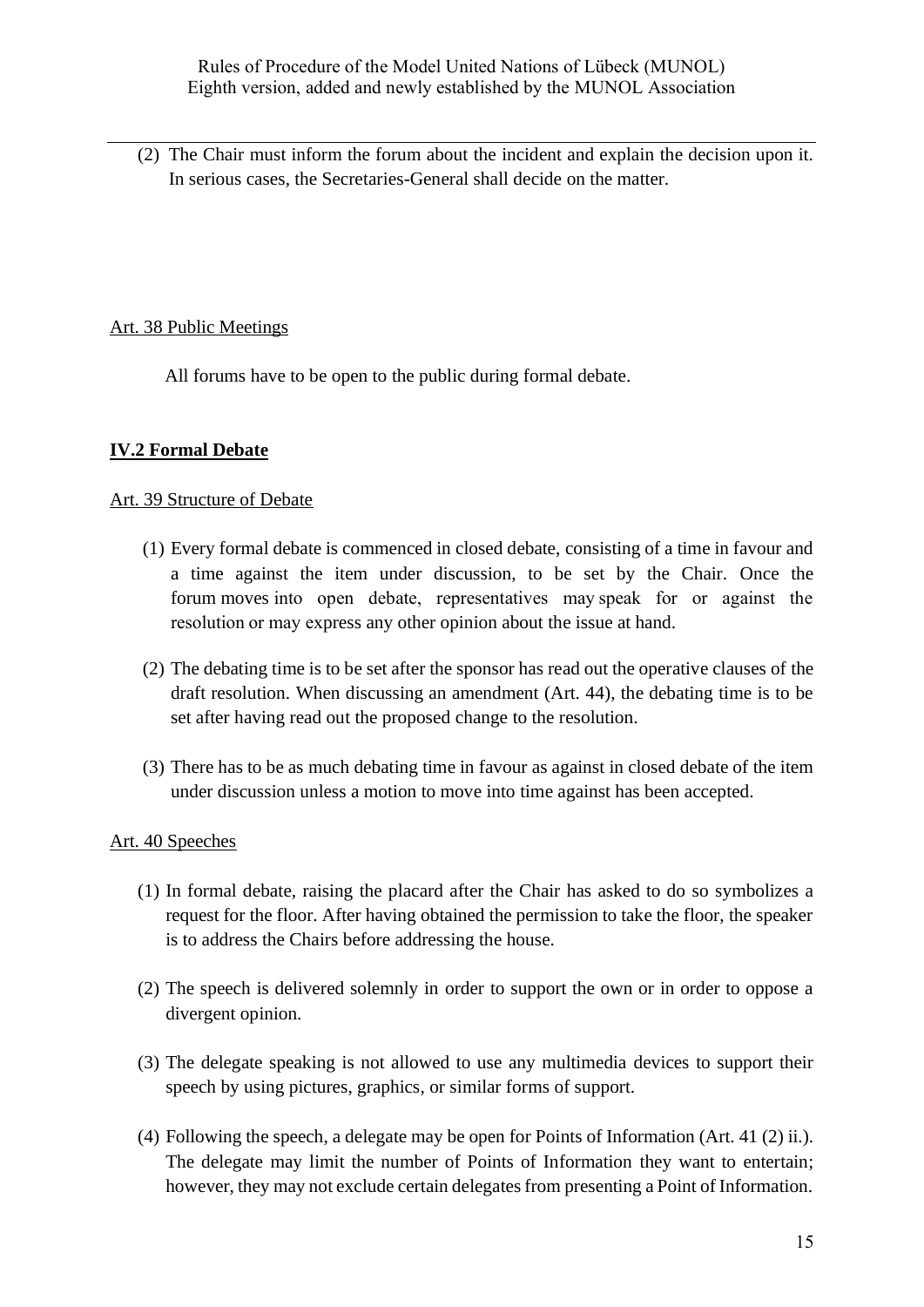- (5) At any moment in formal debate, a speaker may yield the floor to another delegation, under reserve of the Chair's final assessment. Consecutive yielding is not in order.
- (6) If not to another delegation, the floor is to be yielded back to the Chair.

#### <span id="page-15-0"></span>Art. 41 Points

- (1) Points, other than the exceptions made in paragraph (2) i. and iii. of this article, have to be made by raising the Motion/Point Card. The delegate has to wait until recognized by the Chair. The delegate must then rise and state the Point.
- (2) The following Points are the only ones to be used during official MUNOL procedures:
	- Point of Personal Privilege
	- Point of Information to the Speaker
	- Point of Order
	- Point of Parliamentary Inquiry
	- Point of Information to the Chair
		- i. The Point of Personal Privilege may refer to any personal discomfort, which impairs a delegate's ability to participate in the proceedings. A delegate may rise for this Point to request that their discomfort be corrected. The delegates should use this power with the utmost discretion because a Point of Personal Privilege referring to audibility may interrupt a speaker.
		- ii. The Point of Information to the Speaker allows the delegates to address the speaker in form of a question about the previously held statement. It is up to the speaker to decide on the number of Points they wish to address. If the speaker opens up to any Points of information, the Chair may still limit the number of possible questions.
		- iii. The Point of Order is used to indicate an instance of improper parliamentary procedure. The Point of Order will be immediately decided by the Chair in accordance with these Rules of Procedure. The Student Officer may rule out those Points that are improper. A delegate rising for a Point of Order may not speak about the substance of the matter under discussion. A Point of Order may only interrupt a speaker if the speech is not following proper parliamentary procedure.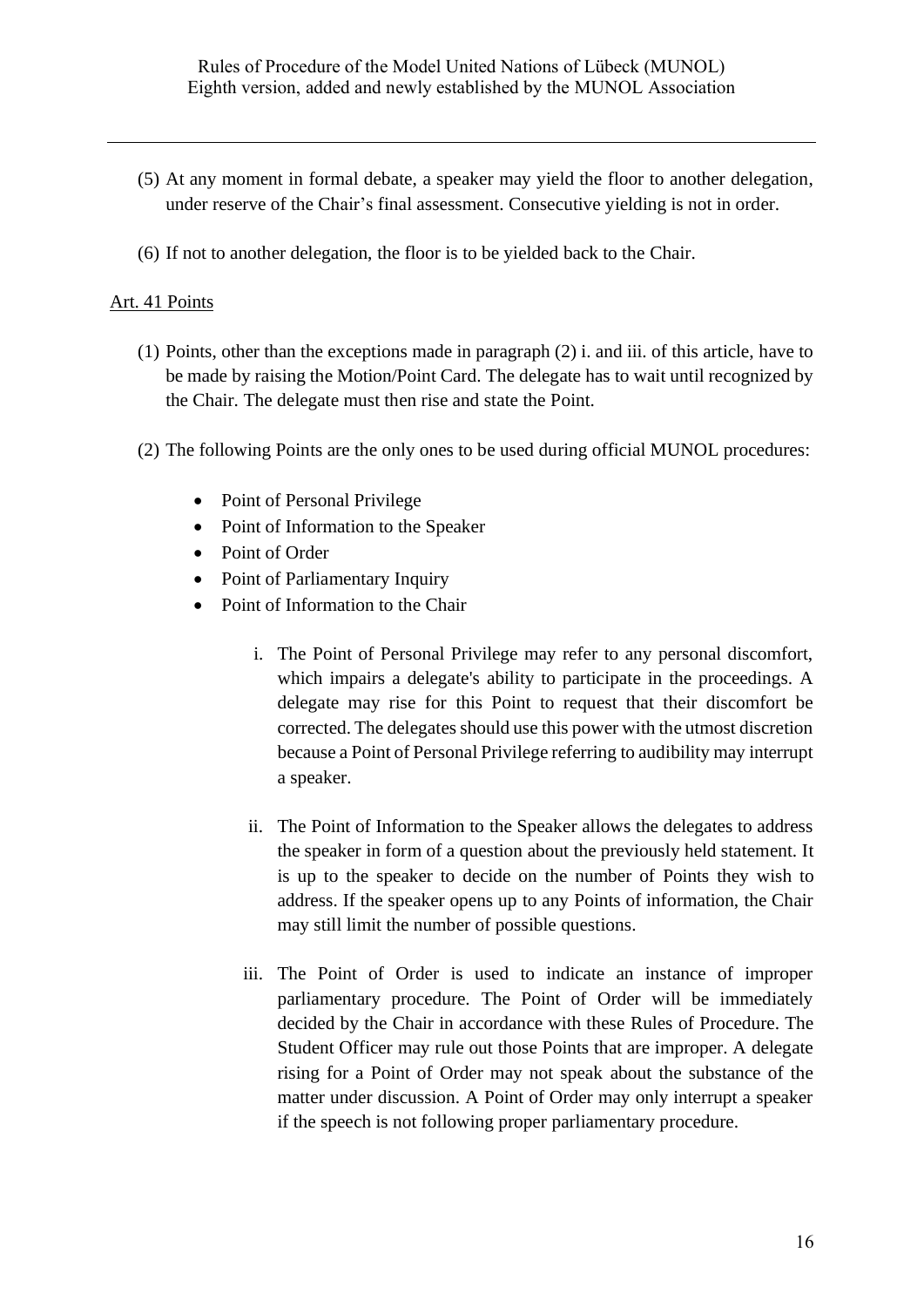- iv. The Point of Parliamentary Inquiry allows questioning the Chair about any item regarding the Rules of Procedure. A Point of Parliamentary Inquiry may never interrupt a speaker.
- v. The Point of Information to the Chair allows the delegates to state questions concerning any issue which none of the Points mentioned in paragraph (2) ii.-iv. refers to. This point may never interrupt a speaker.

## <span id="page-16-0"></span>Art. 42 Motions

- (1) Motions can be made by raising the Motion/Point-Card. The delegate is to wait until recognized by the Student Officer. The delegate must then rise and state the Motion. Every Motion interrupts the formal debating process and has instantly to be decided upon.
- (2) The Motions mentioned in paragraph (4)-(11) of this article are the only ones to be proposed during official MUNOL procedures, except for the Security Council, for which differing regulations are set forth in Article 55.
- (3) The Motions mentioned in paragraph (6) and paragraph (9) of this article can be objected. If an objection is filed, the Motion will not be considered by the Chairs unless they decide to overrule the caveat.
- (4) The Motion that needs to be seconded at least twice and is decided upon by the Chair is the following:
	- Motion to Extend Points of Information

The Motion to Extend Points of Information can be used, if there are still Points of Information, which have not been entertained yet. If entertained, the Chair is to ask if the speaker is still open to Points of Information. The motion can only be filed when the speaker has finished their speech, but still has the floor and not by the delegate who has given the speech.

- (5) Motions that are decided upon by the Chair and cannot be seconded or objected are the following:
	- Motion to Follow Up
	- Motion for a Right of Reply
	- Motion to Explain the Vote
	- Motion to Amend the Resolution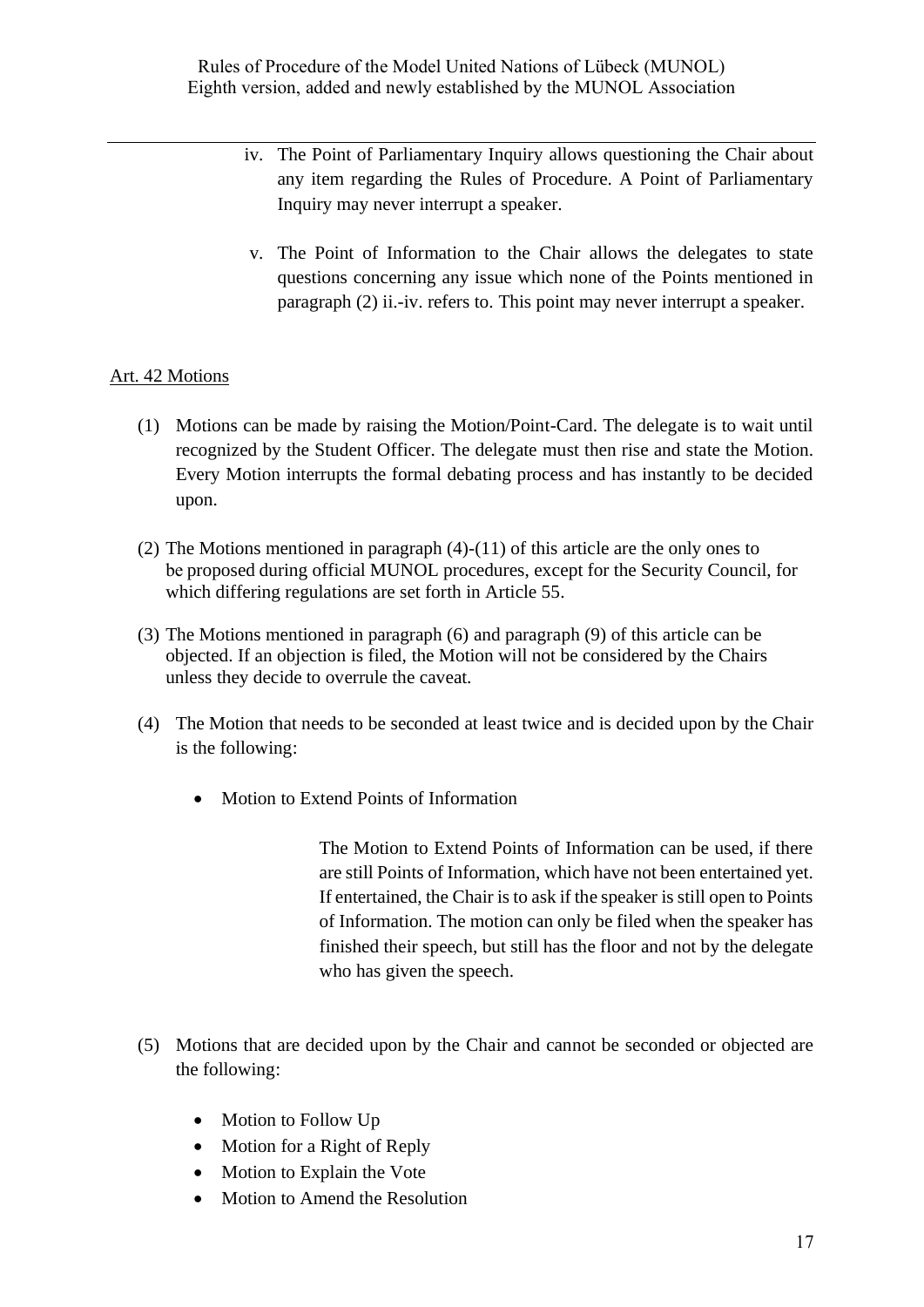- i. The Motion to Follow Up is a possibility to consecutively use statements clarified in Art. 41 (2) ii.-v. It is decided upon by the Chair according to the criteria time and content in order to facilitate the debate.
- ii. The Motion for a Right of Reply is a delegate's option to state a complaint about a possibly offending or insulting diction or behaviour of a previously heard speaker. The Chair is to decide whether that was the case and how to further proceed.
- iii. The Motion to Explain the Vote may be put forward by any delegate of the forum and can only be put forward after voting procedures. With this motion, delegates can request an explanation from any other delegate in the forum why they voted the way they did in the last voting procedure.
- iv. The Motion to Amend the Resolution is explained in Art. 44.
- (6) Motions that need to be seconded at least twice to be considered, are decided upon by the Chair and that can be objected are the following:
	- Motion to Suspend the Meeting
	- Motion to Close the Debate
	- Motion to Move into Time Against
		- i. The Motion to Suspend the Meeting can interrupt the formal debate for a limited amount of time due to an exceptional reason.
		- ii. The Motion to Close the Debate ends the current discussion and leads directly into voting procedures. It may only be filed in time against of the resolution or when in open debate.
		- iii. The Motion to Move into Time against immediately ends the time in favour of the item under discussion.
- (7) Motions that need to be seconded at least twice to be considered and are decided upon by the forum with a simple majority under reserve of the Chair's final assessment as to their conformity with the purposes and principles of MUNOL are the following: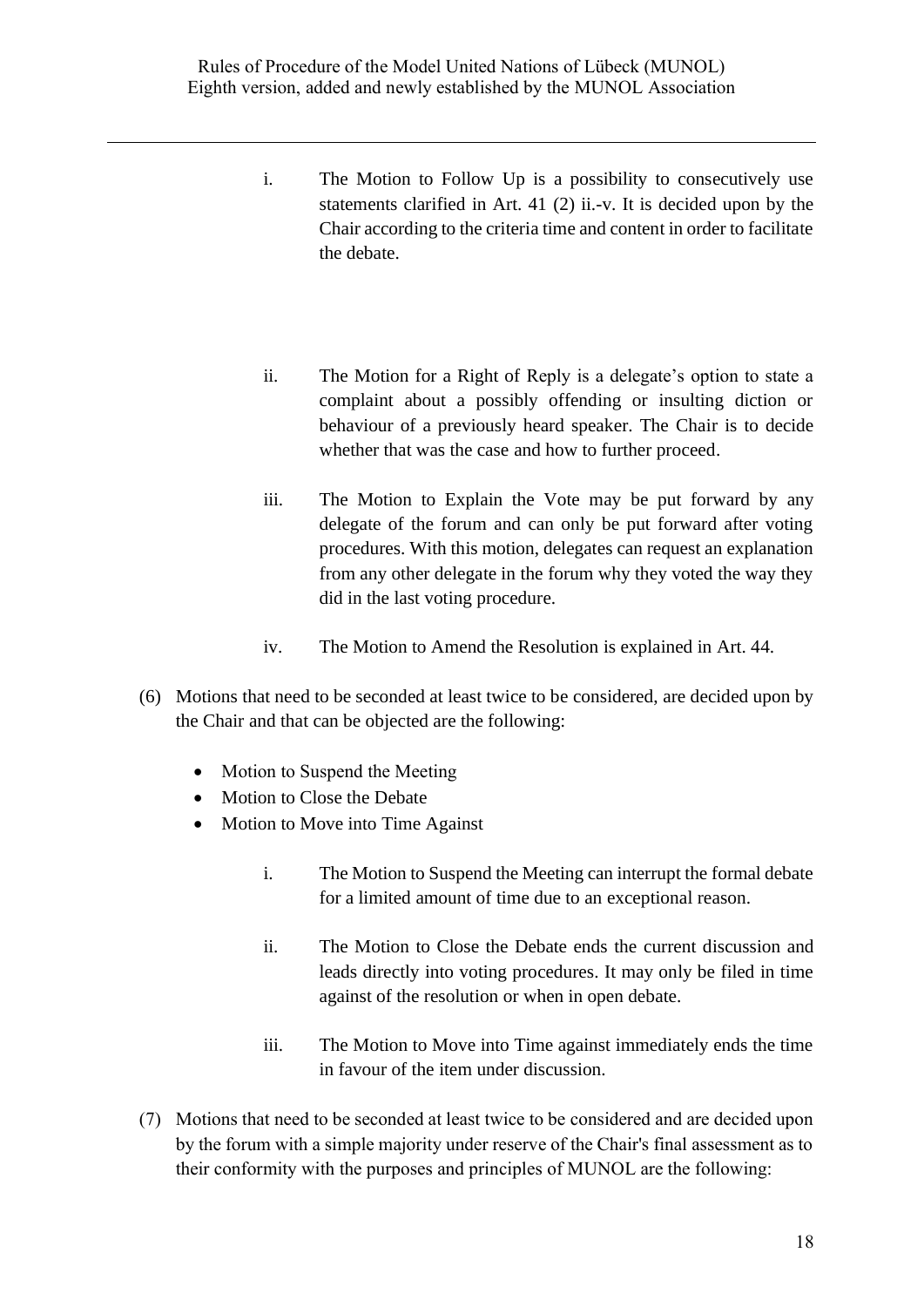- Motion to Limit/Extend Debating Time
- Motion to Move into Open Debate
- Motion to Declare this an Important Question
- Motion to Introduce a Moderated Caucus
	- i. The Motion to Limit/Extend Debating Time allows the Delegates to shorten or prolong the time available for a specific discussion.
	- ii. The Motion to Move into Open Debate allows the Delegates to speak either in favour or against the item under discussion. It may only be put forward in time against of the draft resolution.
	- iii. The Motion to Declare this an Important Question allows the delegates to make the draft resolution become a matter to be decided upon by the forum with a two-thirds majority. An important question is an issue that is regarding international peace and security, the admission of new members, the suspension of the rights and privileges of membership and the expulsion of members. When the Chair entertains this Motion, the submitting Nation has the floor to explain why this issue should be regarded as one of the topics above. If a resolution has been regarded an important question by a single forum, it is not necessarily an important question when discussed in the plenary.
	- iv. The Motion to Introduce a Moderated Caucus may be used to request a moderated caucus as explained in Art. 45. The delegate filing the motion has to state the topic the moderated caucus should address.
- (8) Motions that are to be seconded at least twice to be considered and decided upon by the forum with a two-thirds majority are the following:
	- Motion to Adjourn the Debate
	- Motion to Appeal against the Decision of the Chair
		- i. The Motion to Adjourn the Debate unconditionally terminates the discussion of the item under consideration without entertaining voting procedures.
		- ii. The Motion to Appeal against the Decision of the Chair applies in cases where the forum doubts decisions made by the Chair. It is a means of the delegates to force the ratification of their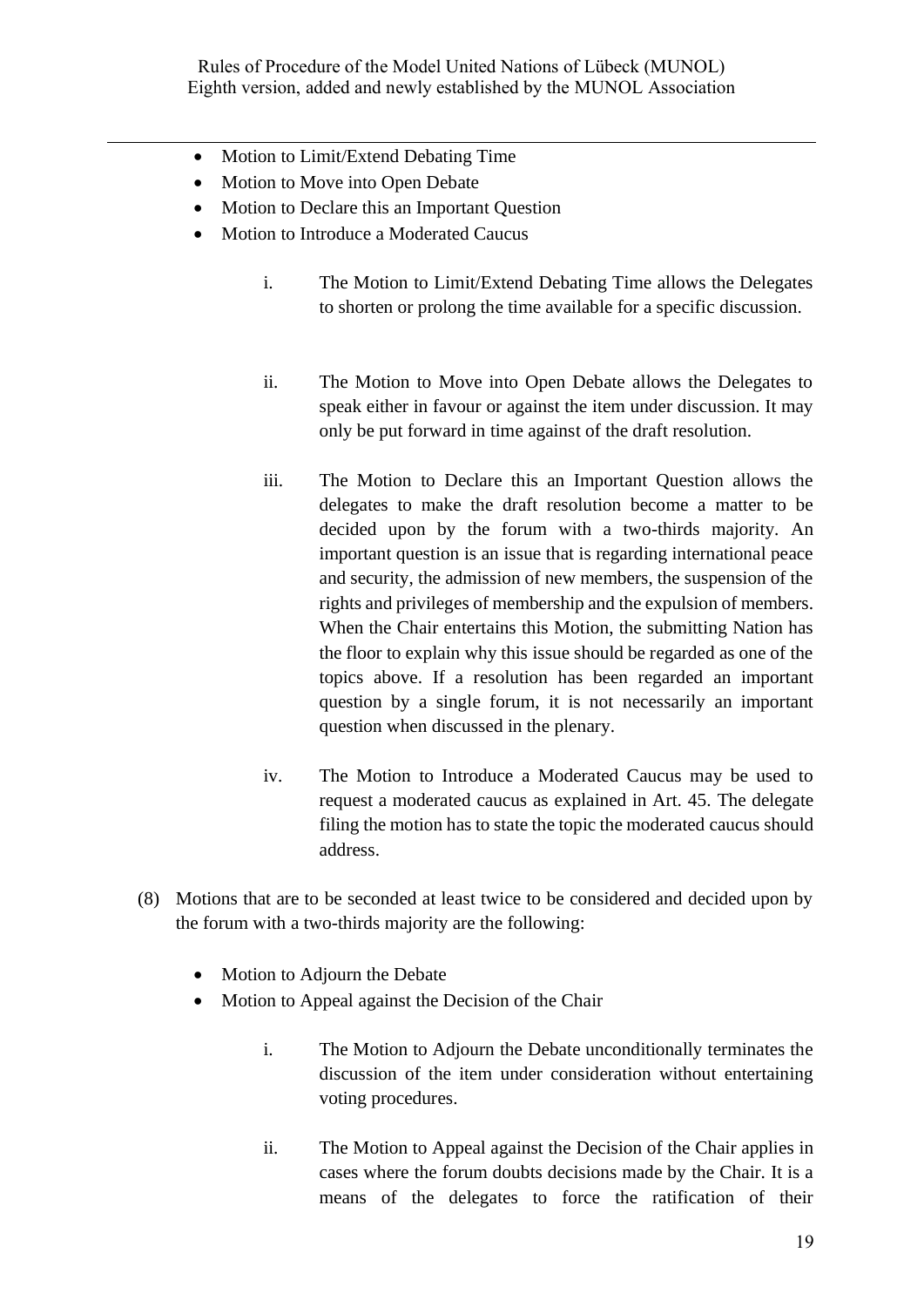interpretation of the concerned rule. If the forum appeals against the Chair's decision and if the Chair considers the appeal inconsistent with the principles of these Rules of Procedure, the Secretaries-General shall have the final decision to settle the conflict.

- (9) The Motion to Adopt the Amendment by Acclamation can be put forward in order to pass an Amendment consensually without voting procedures. This Motion is never voted on. If objected once, it will not be entertained.
- (10) The Motion to Conduct a Roll Call Vote leads to a revote, in which the name of each delegation present shall be called in alphabetical order, and the representatives shall reply "in favour", "against" or "abstention". The roll-call vote shall start with a random delegation. If put forward, it cannot be objected and the Student Officer immediately decides upon its accomplishment.
- (11) The Motion to Make a Friendly Amendment allows the delegates to present a Friendly Amendment as explained in Art. 44 (6). Friendly amendments can also be handed in in written form.
- <span id="page-19-0"></span>Art. 43 Points and Motions during speeches and voting procedures
	- (1) The Point of Order, the Point of Information to the Speaker, the Motion to Extend Points of information and the Point of Personal Privilege referring to audibility are the only ones that may be used while there is a speaker on the floor.
	- (2) The Point of Order regarding the voting procedures and the Point of Personal Privilege referring to audibility are the only Points and Motions allowed during voting procedures.

## <span id="page-19-1"></span>Art. 44 Amendments

- (1) The Motion to Amend the Resolution allows the delegates to change, strike out, merge and/or add clauses, parts of clauses and/or single words in the operative part of a draft resolution. One Amendment may only change one operative clause or one sub-clause at a time.
- (2) Amendments have to be handed in to the Student Officers in written form. By raising a hand, a delegate signals to be in need of an amendment sheet or notepaper and is provided with the necessary form by the Administrative Staff. After having filled out the form it is delivered to the Student Officers via the Administrative Staff.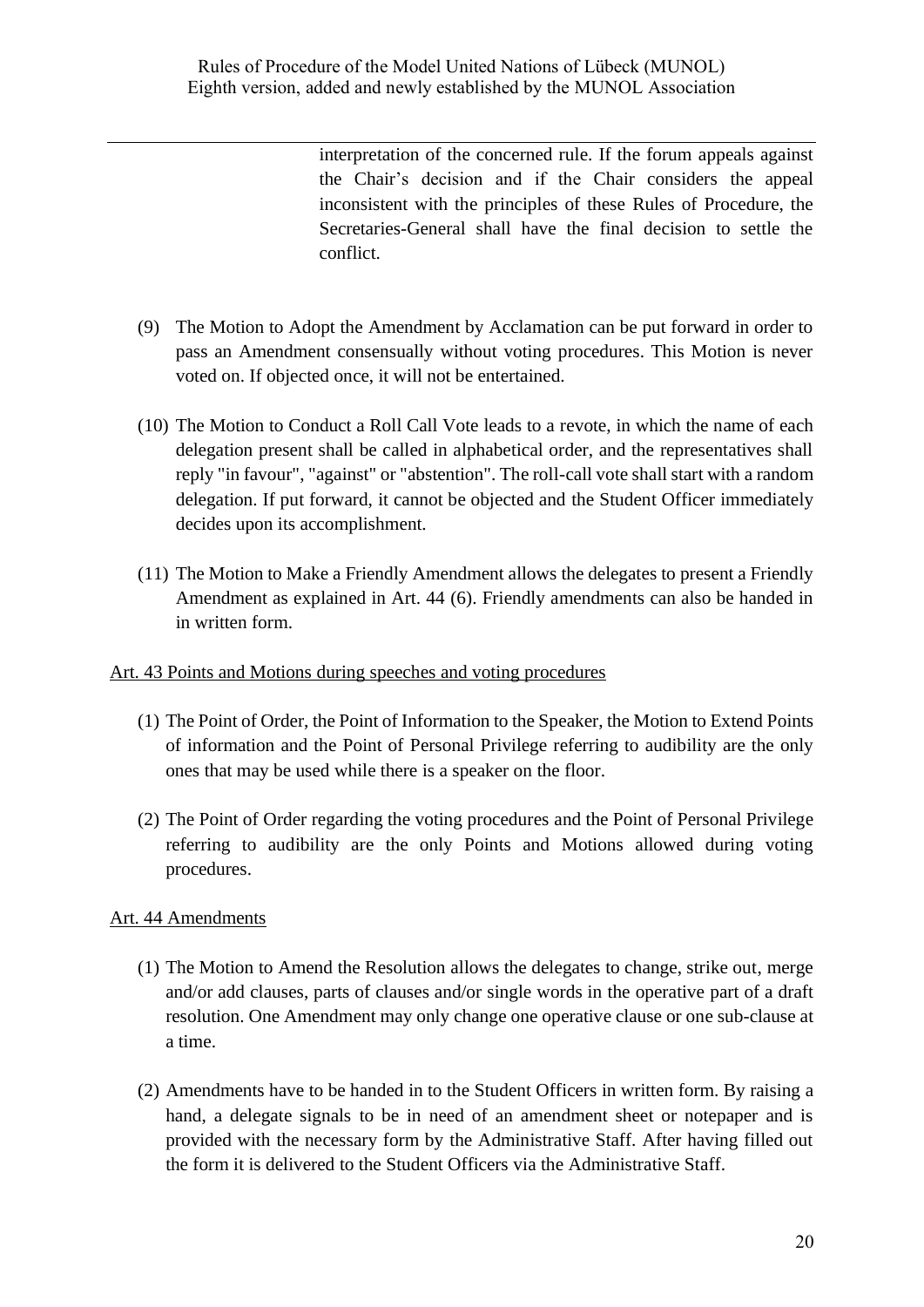- (3) Following, the delegate has to raise the Motion/Point-Card in order to put forward the motion. The entertainment of the motion by the Student Officer depends on the conformity of the proposed amendment with these Rules of Procedure (paragraph (1) of this article). If entertained, the formal debate on the draft resolution is suspended for the duration of a limited time of formal debate on the amendment.
- (4) Amendments are discussed following the same rules as draft resolutions (Ch. IV.2).
- (5) Amendments are decided upon by procedural vote (Art. 48).
- (6) Friendly Amendments are changes made to the draft resolution or to an amendment that are immanently non-substantive matters, including but not limited to grammatical or spelling mistakes and the resolution format, which are decided upon by the Student Officer in agreement with the draft resolution's sponsor. Formatting mistakes may be corrected by the Student Officer without asking the sponsor for permission if they do not change the meaning of a clause. Friendly amendments are indicated by a Motion to Make a Friendly Amendment (Art. 42 (11)) or are handed in in written form.
- (7) An amended part of a draft resolution may be further amended.

#### <span id="page-20-0"></span>Art. 45 Moderated Caucus

- (1) The moderated caucus is similar to open debate, except that the topic of the speeches has been set.
- (2) A moderated caucus may be introduced using the Motion pointed out in Art. 42 (7) iv., stating the topic of the moderated caucus. The Chair shall finally decide on the introduction of such a caucus and on the time to entertain it. If asked by the Chair the proposing delegate has to explain orally why they deem it necessary.
- (3) The Motion to Extend/Limit Debating Time may be used to extend/limit the debating time for the moderated caucus, while the Motion to Close the Debate may be used to end the moderated caucus.
- (4) After the moderated caucus, the forum proceeds in normal debate.

## <span id="page-20-1"></span>**IV. 3 Voting Procedures**

#### <span id="page-20-2"></span>Art. 46 General

(1) All Points and Motions are out of order during voting procedures except the Point of Personal Privilege referring to audibility and the Point of Order with regard to the voting procedures (Art. 43 (2)).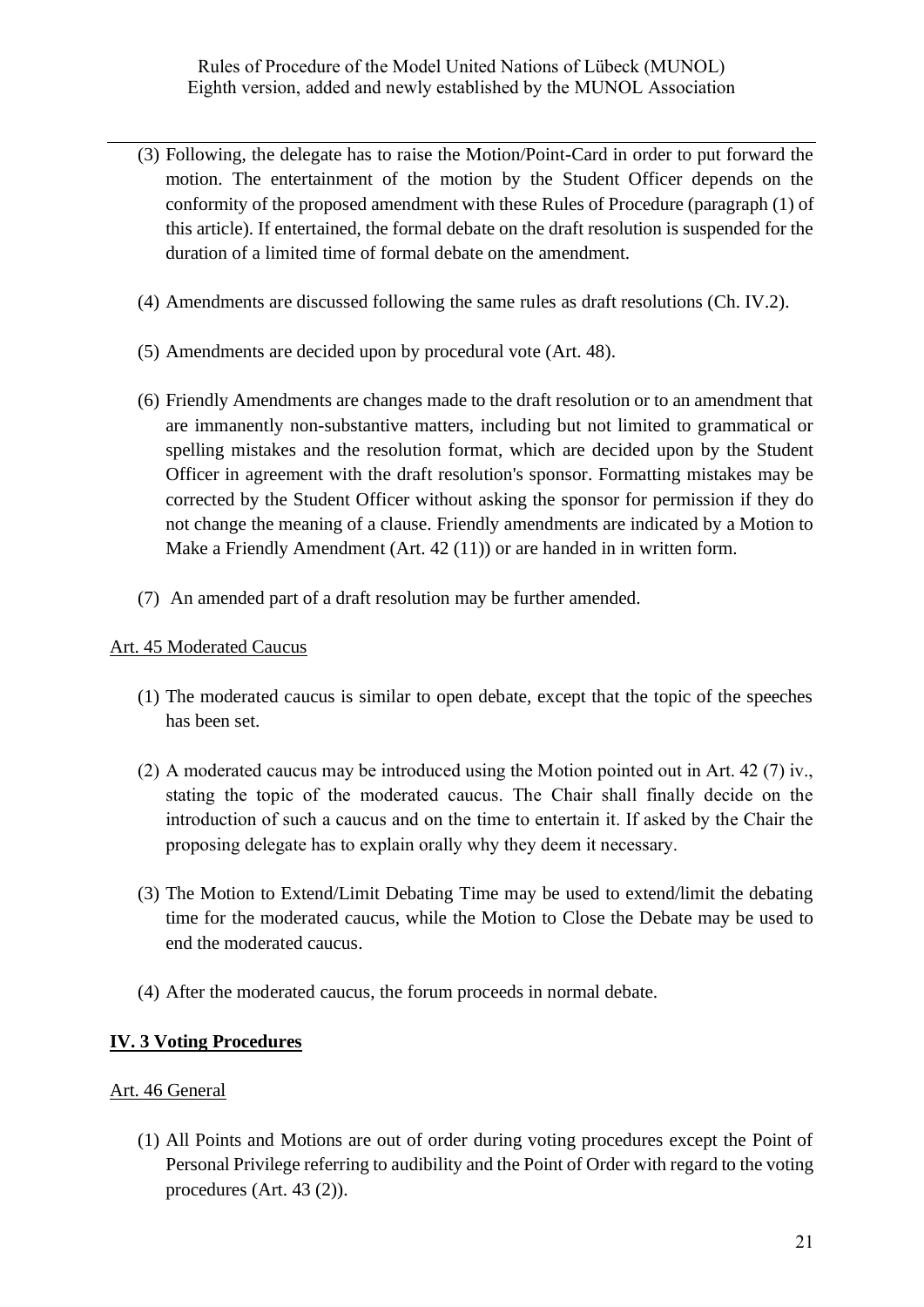- (2) Conferring voting rights is not in order under any circumstances.
- (3) During voting procedures, no delegate and guest may leave the room or come in. Notepaper passing is out of order. If there are violations of this rule, the vote is to be repeated.

## <span id="page-21-0"></span>Art. 47 Substantive Vote

- (1) The vote is regarded as substantive when referring to a draft resolution.
- (2) Each member state of the simulated forum has one vote. One may vote in favour, against, or may abstain from the vote. To reach a majority, only those in favour and against are taken into account.
- (3) All draft resolutions need a simple majority to be passed, except for important questions, which need a two-thirds majority to be passed. Important questions are those declared an important question by the forum or the Secretaries-General of MUNOL.
- (4) NGOs, IGOs and observer states may not participate in a substantive vote. However, they can show their opinion by showing their coloured placard, but their vote will not be saved on record.

## <span id="page-21-1"></span>Art. 48 Procedural Vote

- (1) The vote is regarded as procedural when referring to a Motion or an amendment.
- (2) Each member state and observer represented in one of the simulated forums has one vote. One may vote in favour, against, or may abstain from the vote. To reach a majority only those in favour and against are taken into account.
- (3) All Motions that are voted on by the forum need a simple majority to be passed except for those mentioned in Art. 42 (8).
- (4) NGOs, IGOs and observer states have the right to participate in any procedural vote.

## <span id="page-21-2"></span>Art. 49 Differing Regulation

Special voting procedures for the Security Council are set forth in Art. 56 (2), (3) and (4).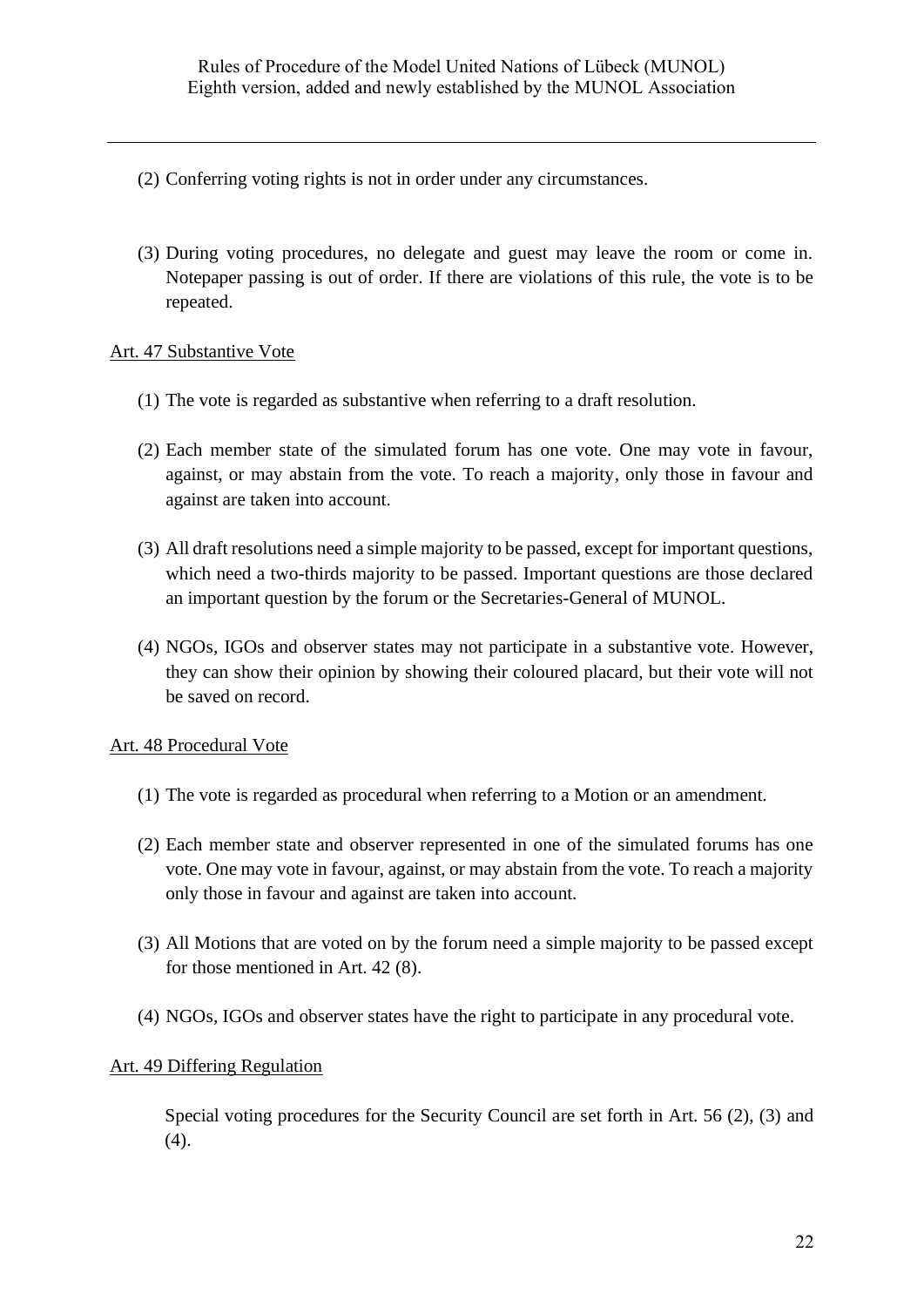# <span id="page-22-0"></span>**V. The General Assembly**

<span id="page-22-1"></span>Art. 50 Special Procedures of the General Assembly

- (1) Each Committee forwards resolutions to the General Assembly to be discussed. The resolutions are chosen in an informal process by the committee with the respective Chair's advice under reserve of the final assessment by the Secretaries General.
- (2) Before entering into formal debate on the item under consideration, delegates are accorded an appropriate amount of time to get familiar with the text of the resolution to be discussed.
- (3) According to the moderated presentation of the working paper procedure (Art. 26) the sponsor, the Chair of the committee as the representative of the forum, will concisely present the idea, the measures and the effects of the resolution. They may refer to specific clauses and may read them out if deemed essential for the understanding of the resolution.
- (4) The house will be allowed to raise Points of Information regarding the content of the resolution. Questions and answers are formulated informally, short dialogues are allowed.
- (5) The Chairs of the respective committee act as expert Chairs being able to explain positions of involved countries, recent events or other relevant information.
- (6) After this moderated presentation, formal debate on the respective resolution ensues.

# <span id="page-22-2"></span>**VI. Economic and Social Council**

## <span id="page-22-3"></span>Art. 51 Plenary session

The Economic and Social Council can be regarded as a plenary comparable to the General Assembly. All rules applied to the General Assembly are used for the Economic and Social Council as well.

## <span id="page-22-4"></span>**VII. The Security Council**

## <span id="page-22-5"></span>Art. 52 General

Rules mentioned in this section are special to the Security Council.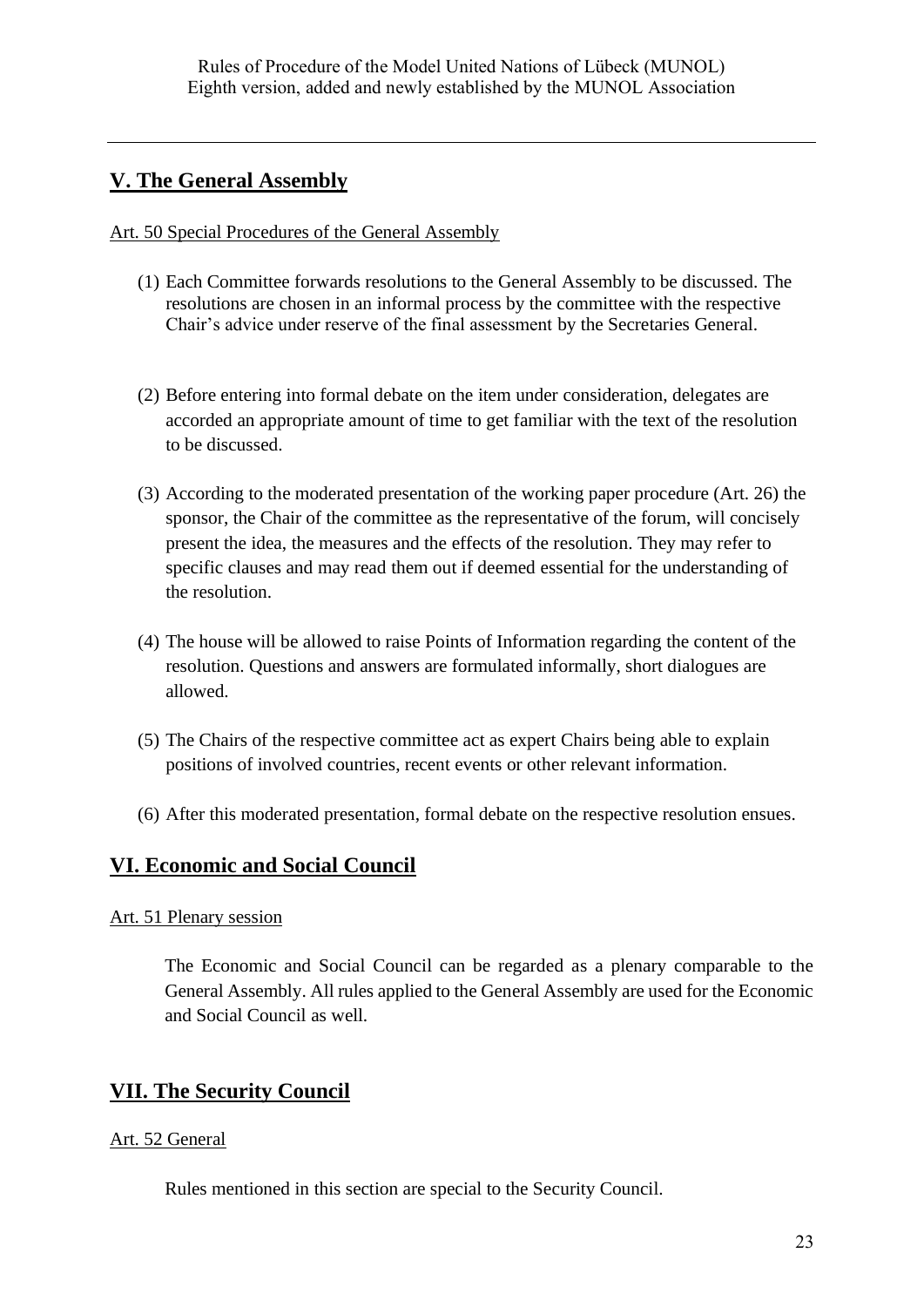## <span id="page-23-0"></span>Art. 53 Primary Right of Consideration

While the Security Council is discussing any dispute or situation assigned to it, no other forum shall make any recommendations to the Security Council with regard to that dispute or situation unless the Security Council so requests.

## <span id="page-23-1"></span>Art. 54 Special Command

Only the Security Council can send UN Peacekeepers, so every other forum cannot recommend the UNSC to do so. 

## <span id="page-23-2"></span>Art. 55 Right of Invitation

The ambassador of any member nation of MUNOL which is not a member of the Security Council, if it is a party to a dispute under consideration by the Security Council, may be invited to speak, without vote, in the discussion relating to the dispute. Delegates can request such an invitation by contacting their Presidents, who will determine whether it is useful for the debate to invite the ambassador in question.

## <span id="page-23-3"></span>Art. 56 Special Debating Procedures

- (1) Before starting a debate on a new issue, each delegation may be requested by the Chair to deliver a short opening statement on what they want to achieve. It should not exceed one minute. Hence, opening statements as set in Art. 24 are not necessary.
- (2) In formal debate, the operative section of a draft resolution is discussed and voted on clause by clause. Instead of debating a draft resolution as a whole, each clause is introduced separately through an amendment. Only after one amendment has been debated and voted upon, a new amendment with a new clause may be proposed. There will be no final vote on the resolution as a whole.
- (3) Instead of entertaining a certain number of minutes in favour/against, the President may also entertain a specified number of speakers/speeches in favour/against.
- (4) During the discussion of any substantive matter, any permanent member of the Security Council may propose a suspension of the meeting for a P5 caucus. It has to be seconded by all permanent members in order to be entertained. The matter is treated as a motion ("Motion to Suspend the Meeting for a P5 Caucus").
- (5) During the discussion of any substantive matter, any member of the Security Council may propose a suspension of the meeting for an informal caucus. It has to be seconded at least five times in order to be entertained. The matter is treated as a motion ("Motion to Suspend the Meeting for an Informal Caucus").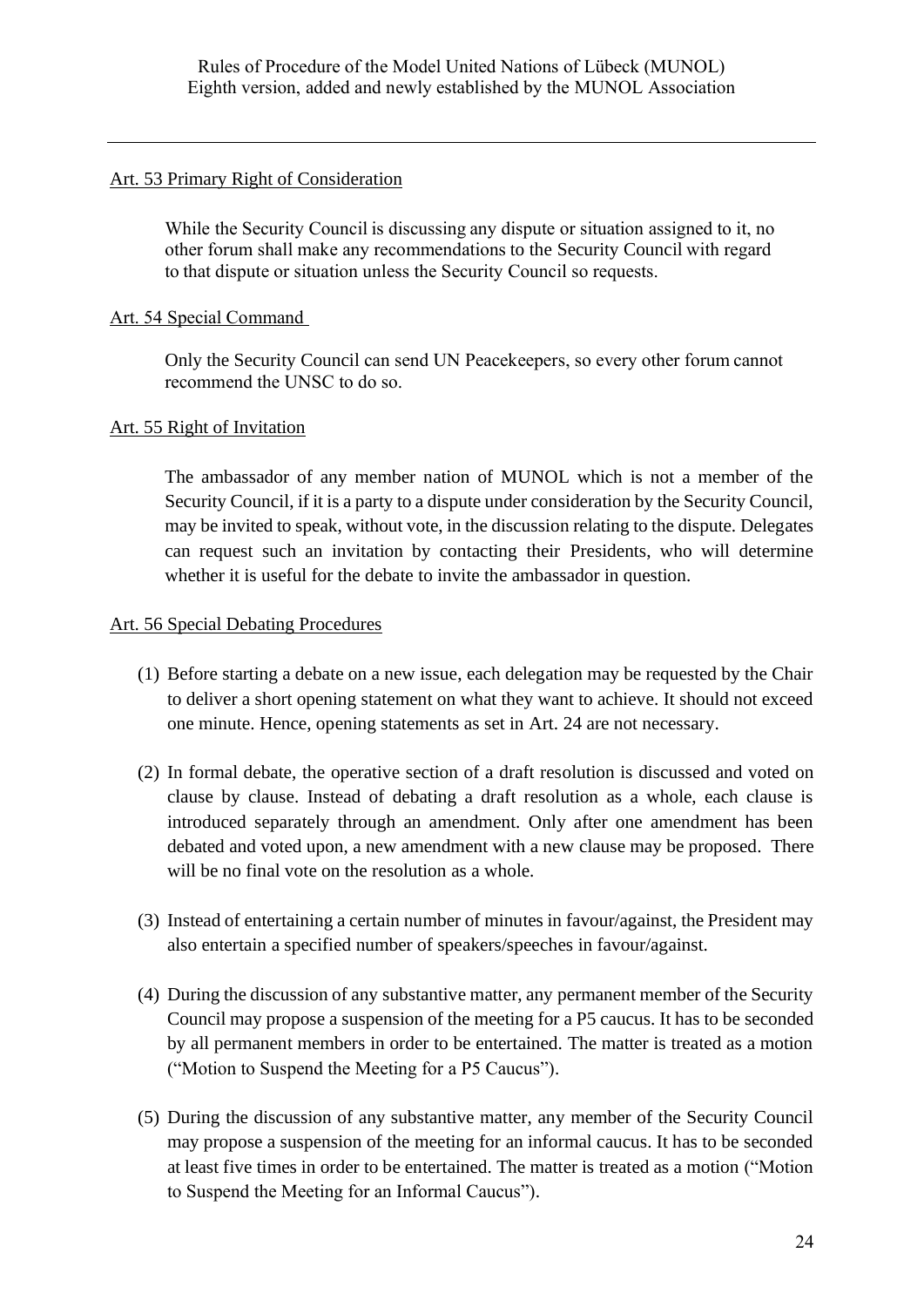## <span id="page-24-0"></span>Art. 57 Voting Procedures

- (1) Each member of the Security Council shall have one vote.
- <span id="page-24-4"></span>(2) Decisions of the Security Council on procedural matters shall be made by an affirmative<sup>1</sup> vote of nine members.
- (3) Decisions of the Security Council on all other matters shall be made by an affirmative<sup>[1](#page-24-4)</sup> vote of nine members, including at least three of the permanent members. If one of the permanent members votes against, this may not be taken as an automatic veto. The permanent member voting against has to be asked by the President and may accept or decline to use the veto power.
- (4) According to Art. 27 (3) of the UN Charter, members who are part of a conflict have to abstain and are not allowed to use their veto right. The President shall decide, if a member is part of a conflict.

## <span id="page-24-1"></span>Art. 58 Amendments

- (1) Amendments in the Security Council are considered substantive matters and are therefore voted on according to the substantive voting procedure (Art. 57 (3)).
- (2) Amendments contradicting previously passed Amendments may not be submitted, however, they may modify the previous clause.
- (3) In the Security Council, amendments to an amendment (second degree) are in order. The adoption of an amendment to the second degree in the Security Council does not automatically lead to the passing of the originally proposed amendment (first degree). They are treated as substantive matters.

# <span id="page-24-2"></span>**VIII. Historical Security Council**

## <span id="page-24-3"></span>Art. 59 General

The Historical Security Council debates the items on the agenda exclusively using the information and facts available until the date set in the official description of the Issues on the Agenda by the Secretaries-General. No consequences or later resolutions may be referred to.

<sup>&</sup>lt;sup>1</sup> In response to the Council's blockade during the Cold War, it has become customary international that, although an expression of skepticism, abstentions by one of the five permanent members are considered affirmative votes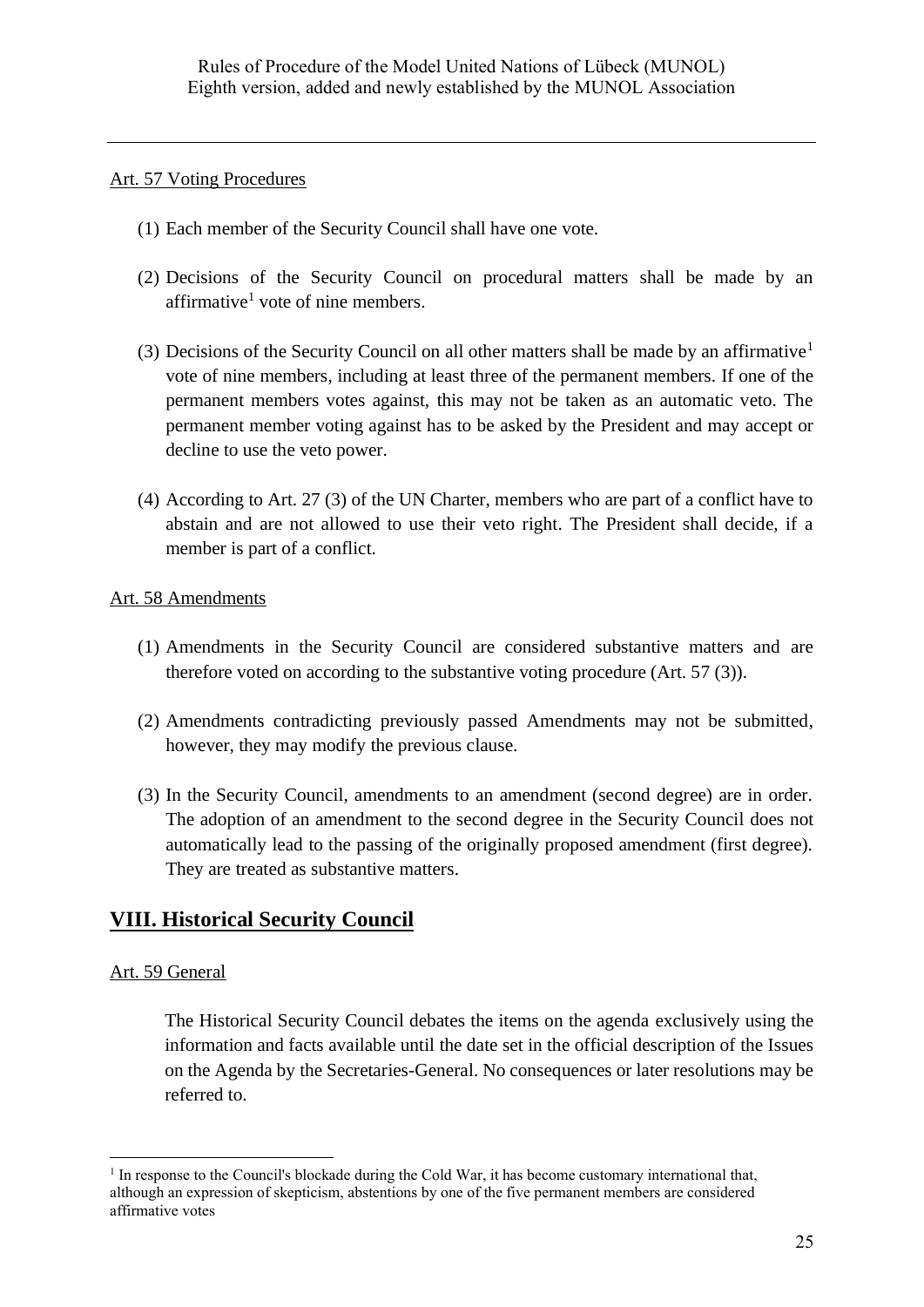## <span id="page-25-0"></span>Art. 60 Right of Invitation

There is no right to invite ambassadors or delegations from other forums into the Historical Security Council.

## <span id="page-25-1"></span>Art. 61 Rules of Procedure

The latest MUNOL Rules of Procedure apply to the Historical Security Council.

# <span id="page-25-2"></span>**IX. Closing Remarks**

## <span id="page-25-3"></span>Art. 62 Amendments to these Rules

These Rules of procedure may only be amended by a decision of the MUNOL Association.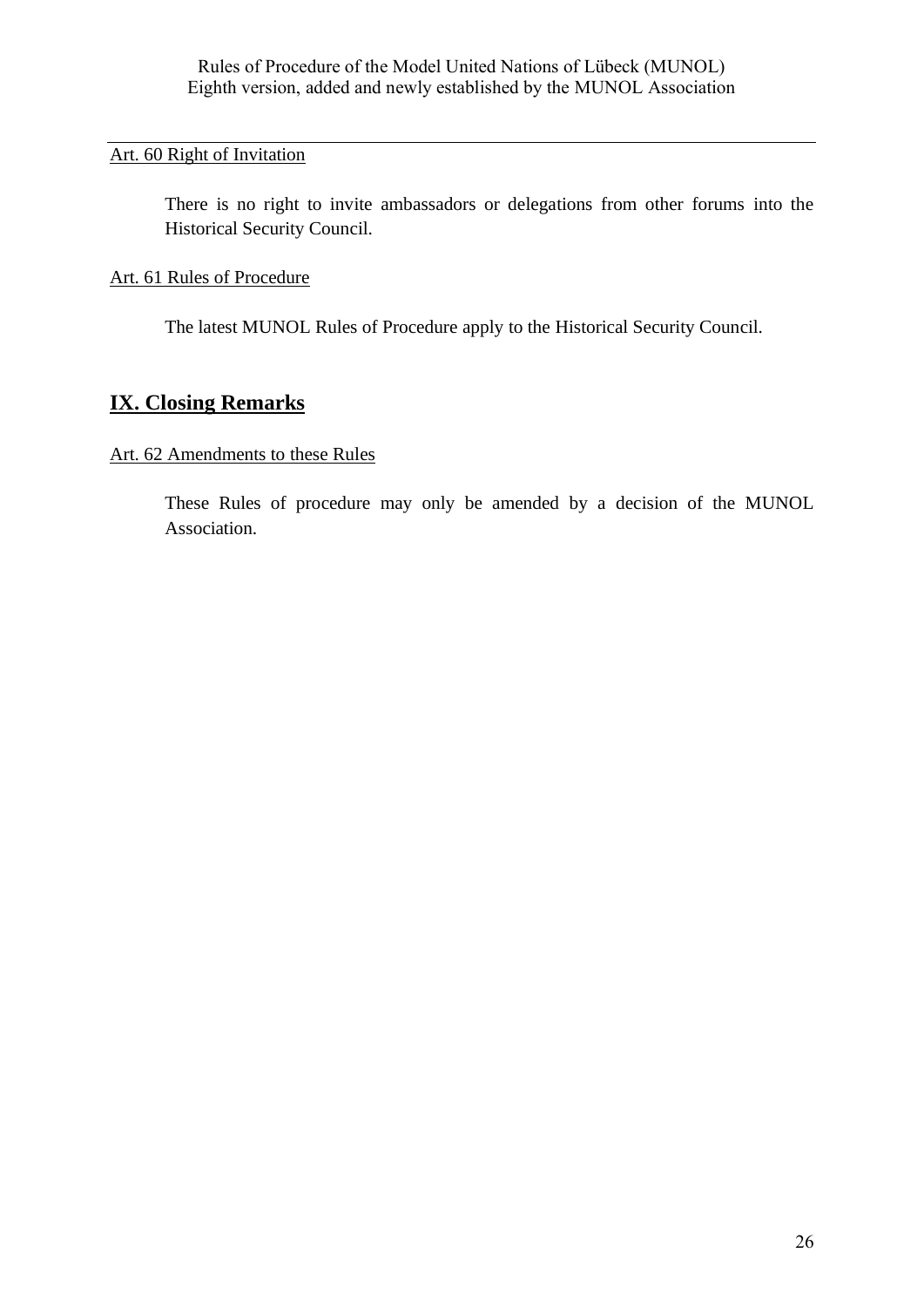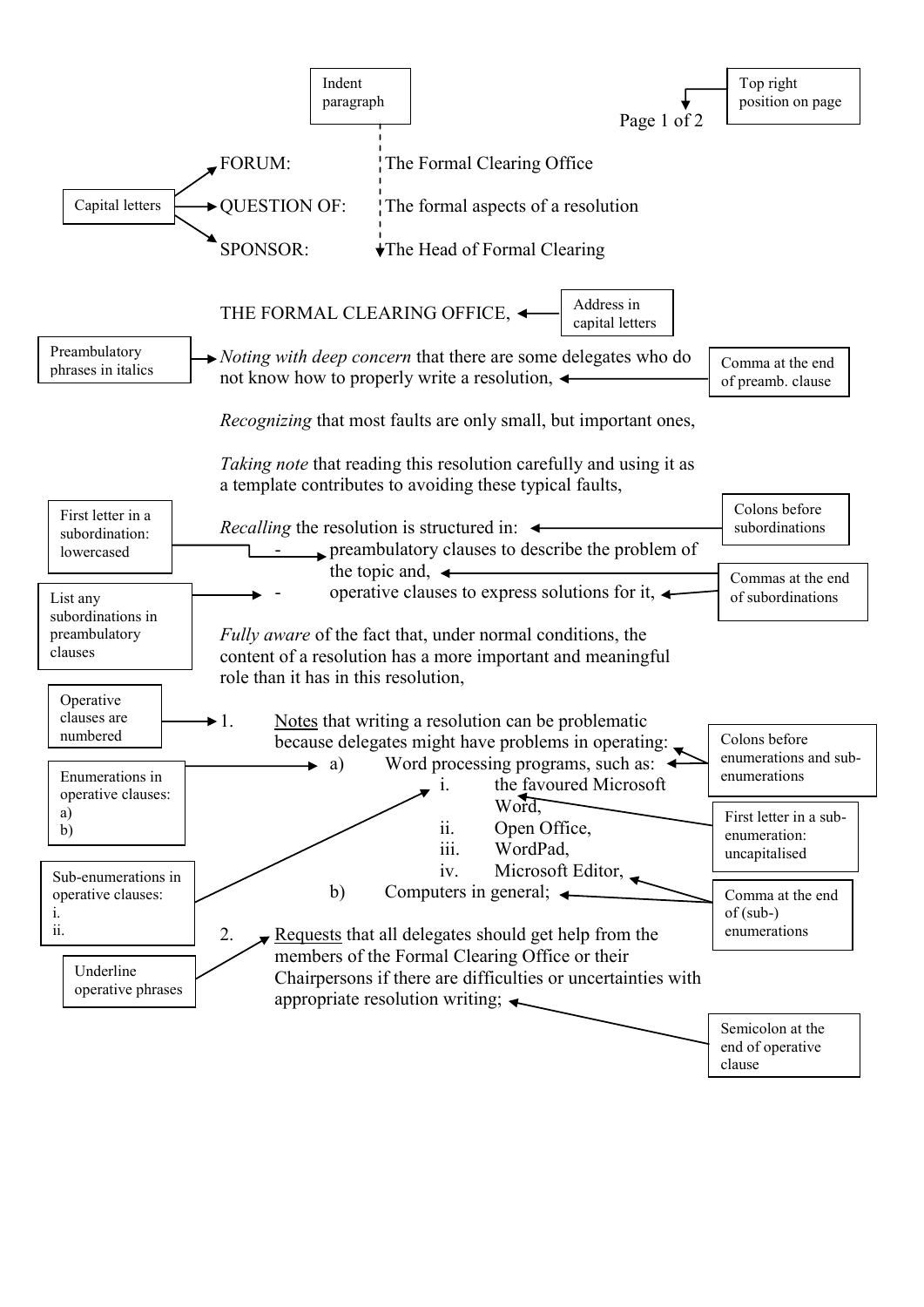

paragraph

Full stop at end of resolution

Page 2 of 2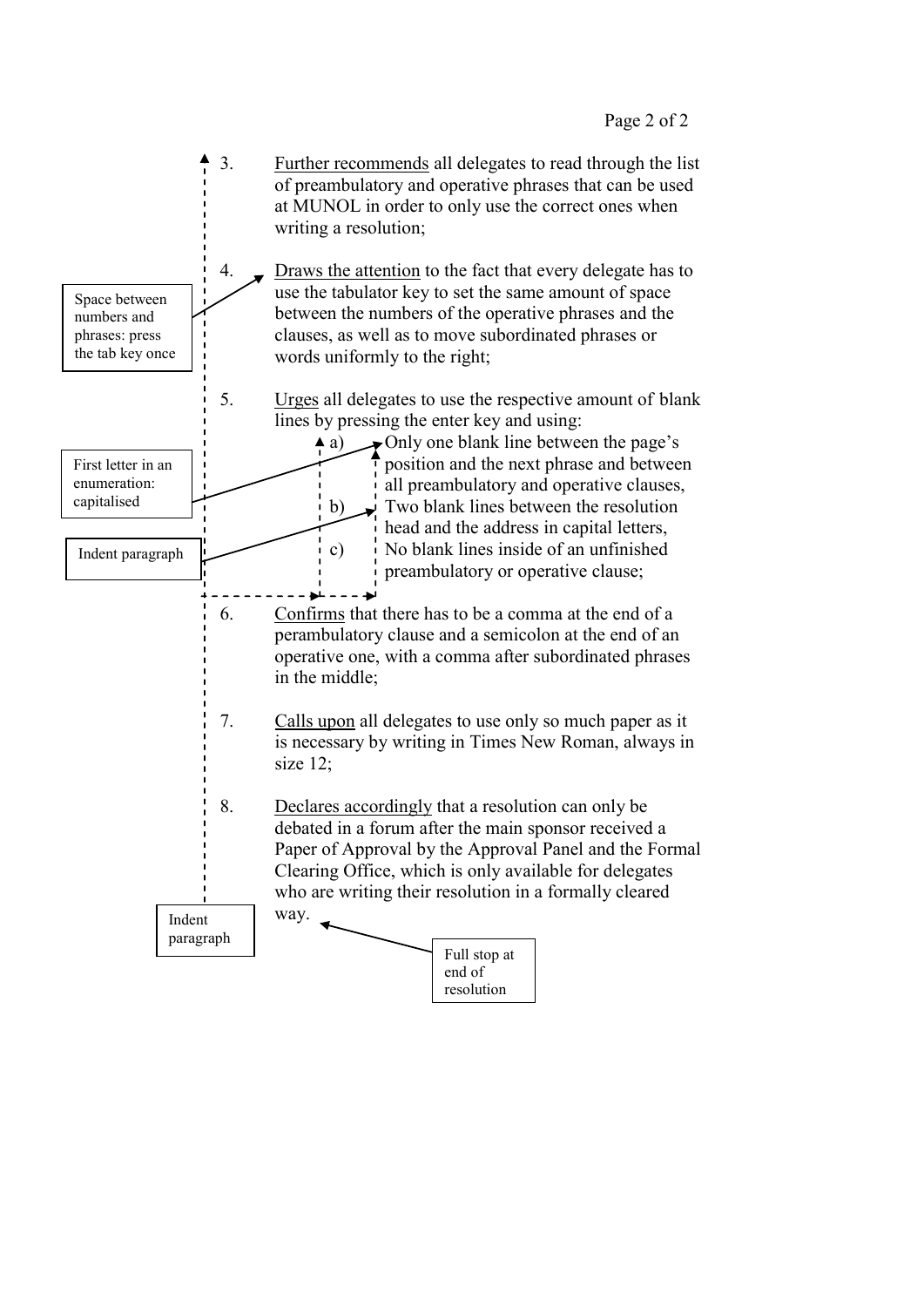

## **I. Preambulatory Phrases**

| Alarmed                            | Having heard              |
|------------------------------------|---------------------------|
| Aware                              | Having received           |
| Believing                          | Having studied            |
| Concerned                          | Inspired                  |
| Conscious                          | Keeping in mind           |
| Contemplating                      | Noting further            |
| Convinced                          | Noting with approval      |
| Declaring                          | Noting with deep concern  |
| Deeply regretting                  | Noting with regret        |
| Deploring                          | Noting with satisfaction  |
| Desiring                           | Observing                 |
| Disturbed                          | Persuaded                 |
| Emphasizing                        | Reaffirming               |
| Expecting                          | Realizing                 |
| <b>Expressing its appreciation</b> | Recalling                 |
| Expressing its satisfaction        | Recognizing               |
| Fearing                            | Referring                 |
| Fulfilling                         | Regretting                |
| Guided by                          | Seeking                   |
| Having adopted                     | Taking into account       |
| Having considered                  | Taking into consideration |
| Having considered further          | Taking note               |
| Having devoted attention           | Welcoming                 |
| Having examined                    |                           |

"Further", "Fully" or "Deeply" may be used together with every perambulatory phrase.